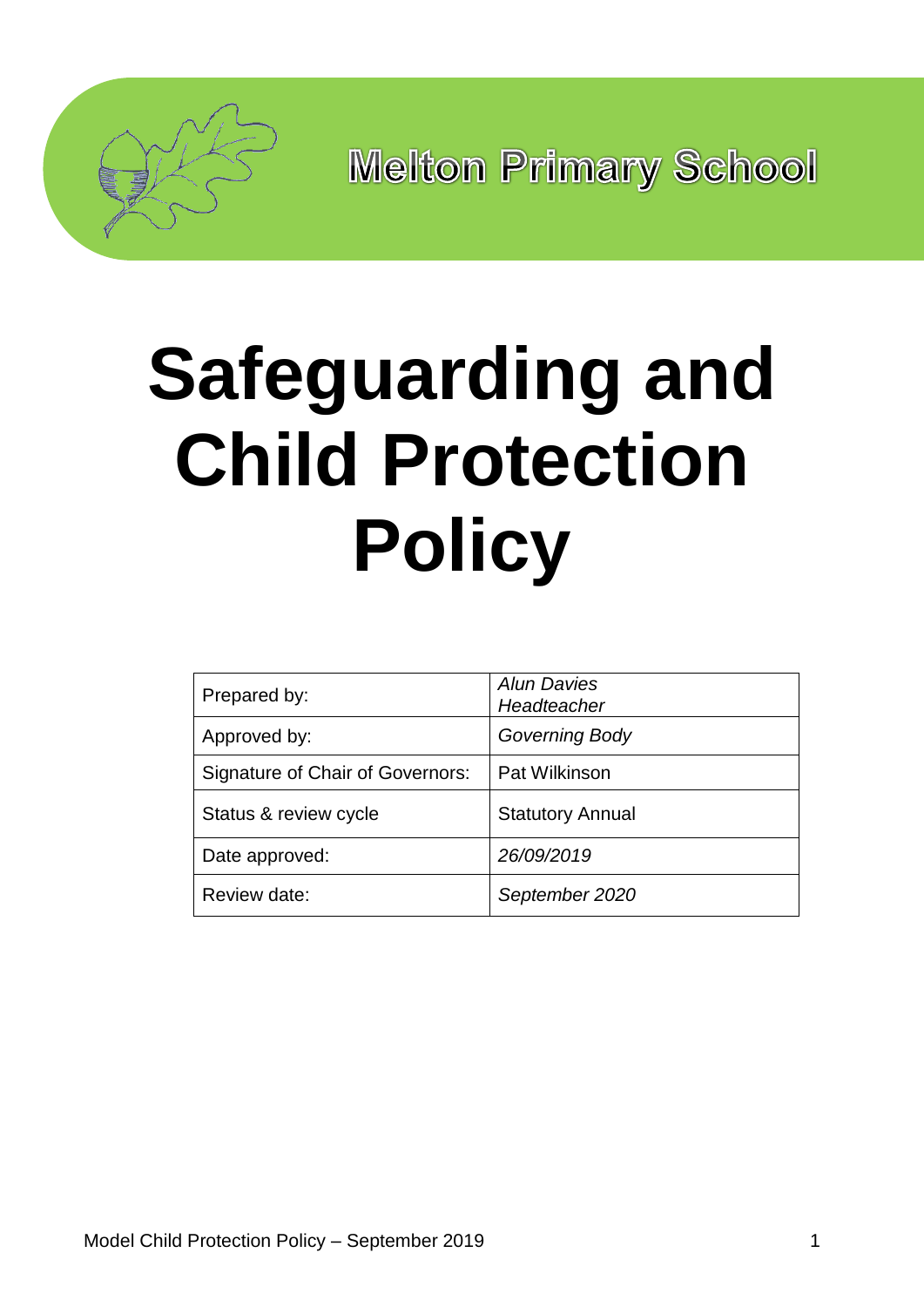# **Table of Contents**

- **1. Ethos statement**
- **2. Introduction**
- **3. Statutory framework**
- **4. Key roles and responsibilities**
- **5. Training**
- **6. Recognising concerns – signs and indicators of abuse**
- **7. Specific safeguarding issues**
- **8. Curriculum**
- **9. Online safety**
- **10.Peer on peer abuse**
- **11.Procedures**
- **12.Information sharing, record keeping and confidentiality**
- **13.Managing allegations made against members of staff or volunteers**
- **14.Whistleblowing**
- **15.Useful contacts and links**
- **16.Appendix A – further information on specific safeguarding issues**
- **17.Appendix B – recording form for safeguarding concerns**
- **18.Appendix C – body map**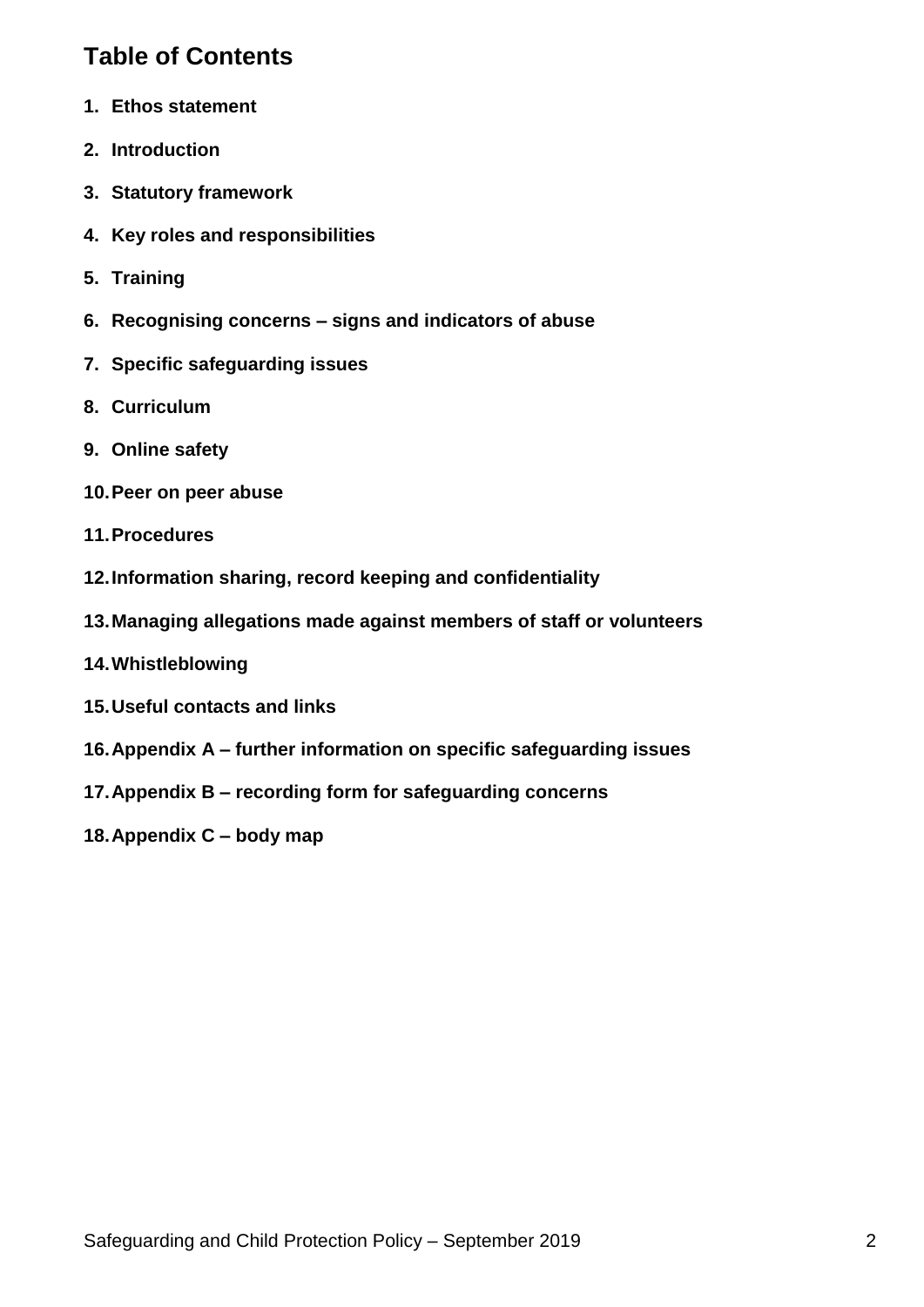# **School Child Protection and Safeguarding Policy Framework**

Safeguarding and promoting the welfare of children is **everyone's** responsibility. **Everyone** who comes into contact with children and their families has a role to play. In order to fulfil this responsibility effectively, all professionals should make sure their approach is childcentred. This means that they should consider, at all times, what is in the **best interests** of the child.

(Keeping Children Safe in Education)

#### **1. Ethos statement**

We recognise the moral and statutory responsibility placed on all staff to safeguard and promote the welfare of all children. We aim to provide a safe and welcoming environment, underpinned by a culture of openness where both children and adults feel secure, are able to raise concerns and believe they are being listened to, and that appropriate action will be taken to keep them safe.

#### **2. Introduction**

The governing body recognises the need to ensure that it complies with its duties under legislation and this policy has regard to statutory guidance, Keeping Children Safe in Education (KCSiE), Working Together to Safeguard Children and locally agreed interagency procedures put in place by Suffolk Safeguarding Children Board.

This policy will be reviewed annually, as a minimum, and will be made available publicly via the school website or on request.

Safeguarding and promoting the welfare of children is defined as: protecting children from maltreatment; preventing impairment of children's health or development; ensuring that children grow up in circumstances consistent with the provision of safe and effective care; and taking action to enable all children to have the best outcomes.

This policy is for all staff, parents, governors, volunteers and the wider school community. It forms part of the child protection and safeguarding arrangements for our school and is one of a suite of policies and procedures which encompass the safeguarding responsibilities of the school. In particular, this policy should be read in conjunction with the school's Code of Conduct (including Acceptable Use of ICT), Safer Recruitment Policy, E-Safety Policy and Anti-Bullying Policy.

The aims of this policy are to:

- Provide staff with a framework to promote and safeguard the wellbeing of children and young people and ensure that they understand and meet their statutory responsibilities;
- Ensure consistent good practice across the school.

The governing body expects that all staff will know and understand this child protection and safeguarding policy and their responsibility to implement it. Staff must, as a minimum, have read and understand [Part One of KCSiE.](https://www.gov.uk/government/publications/keeping-children-safe-in-education--2) Governors will ensure that they have read and understand [Parts One and Two of KCSiE.](https://www.gov.uk/government/publications/keeping-children-safe-in-education--2)

The governing body/proprietor will ensure that arrangements are in place for all staff members to receive appropriate safeguarding and child protection training which is regularly updated.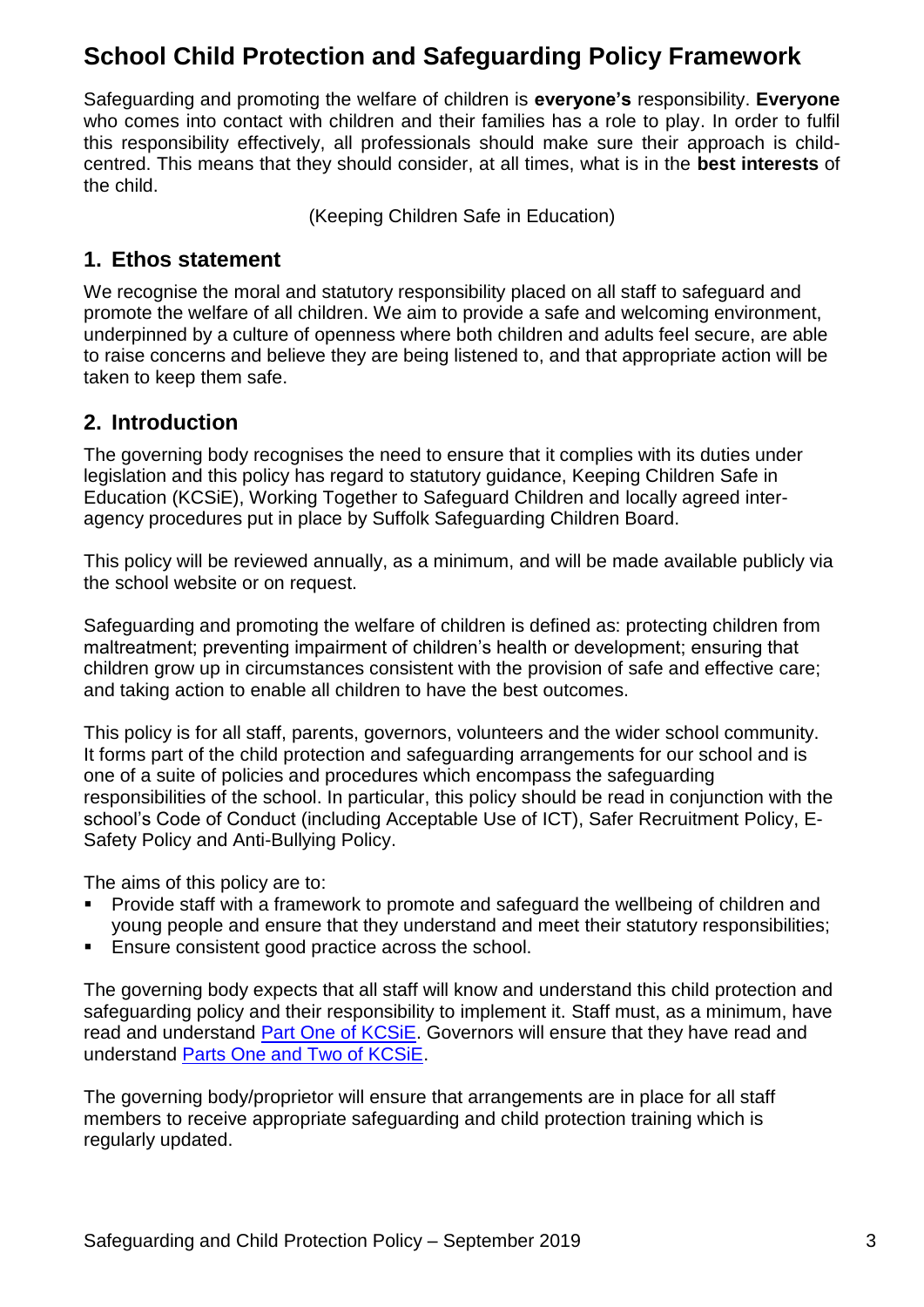Compliance with the policy will be monitored by the Headteacher, designated safeguarding lead (DSL) and named safeguarding governor/proprietor.

## **3. Statutory framework**

Section 175 of the Education Act 2002 in the case of maintained schools and pupil referral units<sup>1</sup>, Section 157 of the Education Act and the Education (Independent Schools) Regulations 2014 for independent schools (including academies and free schools) place a statutory duty on governing bodies and proprietors to have policies and procedures in place that safeguard and promote the welfare of children and young people who are pupils of the school which must have regard to any guidance given by the Secretary of State.

In accordance with statutory guidance, Working Together to Safeguard Children 2019, local safeguarding arrangements must be established for every local authority area by the three safeguarding partners (Local Authority, Police and Clinical Commissioning Groups). All three partners have equal and joint responsibility for a range of roles and statutory functions including developing local safeguarding policy and procedures and scrutinising local arrangements. In Suffolk, all professionals including staff in schools should work in accordance with the multi-agency procedures developed by the Suffolk Safeguarding Partnership (SSP) which can be found on their website at: http://suffolk safeguarding partnership.org.uk/.

## **4. Key roles and responsibilities**

#### **Governing Body**

The governing body has a legal responsibility to make sure that there are appropriate policies and procedures in place in order for appropriate action to be taken in a timely manner to safeguard and promote children and young people's welfare, and to monitor that the school complies with them. The governing body should also ensure that the policy is made available to parents and carers by publishing this on the school website or in writing if requested.

The governing body will ensure that the school contributes to multi-agency working in line with statutory guidance Working Together to Safeguard Children and that the school's safeguarding arrangements take into account the procedures and practice of the locally agreed multi-agency safeguarding arrangements in place.

It is the responsibility of the governing body to ensure that staff and volunteers are properly vetted to make sure they are safe to work with the pupils who attend our school and that the school has procedures for appropriately managing allegations of abuse made against members of staff (including the headteacher and volunteer helpers).

The governing body will ensure that there is a named governor for safeguarding, a Designated Safeguarding Lead (DSL) who has lead responsibility for safeguarding and child protection, and a designated teacher to promote the educational achievement of children who are looked after or previously looked after, and will ensure that these people have the appropriate training.

<sup>&</sup>lt;u>.</u> <sup>1</sup> Section 175, Education Act 2002 – for management committees of pupil referral units, this is by virtue of regulation 3 and paragraph 19A of Schedule 1 to the Education (Pupil Referral Units) (Application of Enactments) (England) Regulations 2007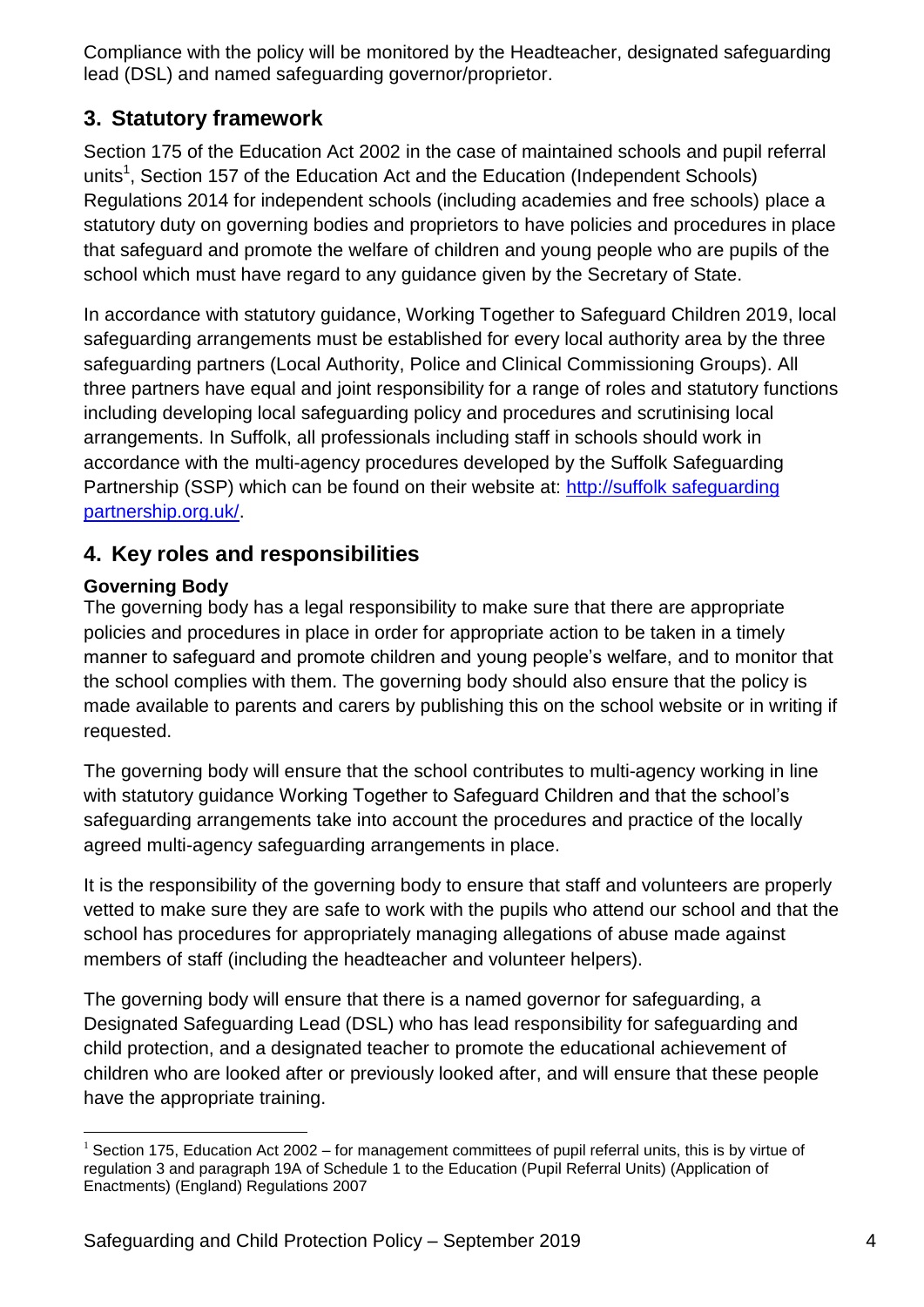The governing body will inform Suffolk County Council annually about the discharge of their safeguarding duties by completing the safeguarding self-assessment audit.

#### **Designated Safeguarding Lead (DSL)**

The DSL should take lead responsibility for safeguarding and child protection (including online safety). This should be explicit in the role-holder's job description. (The broad areas of responsibility and activities related to the role of the DSL are set out in Annex B of KCSiE).

The DSL will have the appropriate status and authority to carry out the duties of the post.

The DSL and any alternate DSLs should liaise with the local authority and work with other agencies in line with Working Together to Safeguard Children.

During term time, the DSL and/or an alternate should always be available during school hours for staff to discuss any safeguarding concerns. The DSL will make arrangements for adequate and appropriate cover arrangements for any out of hours/out of term time activities.

The DSL will undergo training to provide them with the knowledge and skills to carry out the role. This training will be updated every two years.

#### **Headteacher**

The headteacher will ensure that the policies and procedures adopted by the governing body are fully implemented and that sufficient resources and time are allocated to enable staff members to discharge their safeguarding responsibilities.

#### **All staff**

All staff have a responsibility to provide a safe environment in which children can learn.

All staff must read and ensure they understand at least Part One of KCSiE.

All staff must ensure they are familiar with the systems within school which support safeguarding, including the safeguarding and child protection policy, the staff code of conduct, the behaviour policy, the safeguarding response to children who go missing from education, and the role of the DSL (including the identity of the DSL and any deputies).

All staff should be aware of indicators of abuse and neglect so that they are able to identify cases of children who may be in need of help or protection.

All staff should know what to do if a child tells them he/she is being abused or neglected.

All staff should be aware of the process for making referrals to children's social care and for statutory assessments under the Children Act 1989 that may follow a referral, especially section 17 (children in need) and section 47 (a child suffering, or likely to suffer, significant harm) along with the role they might be expected to play in such assessments.

All staff should be aware of the [early help process](http://suffolkscb.org.uk/working-with-children/early-help/) and understand their role within it. This includes providing support as soon as a problem emerges, liaising with the DSL, and sharing information with other professionals in order to support early identification and assessment, focussing on providing interventions to avoid escalation of worries and needs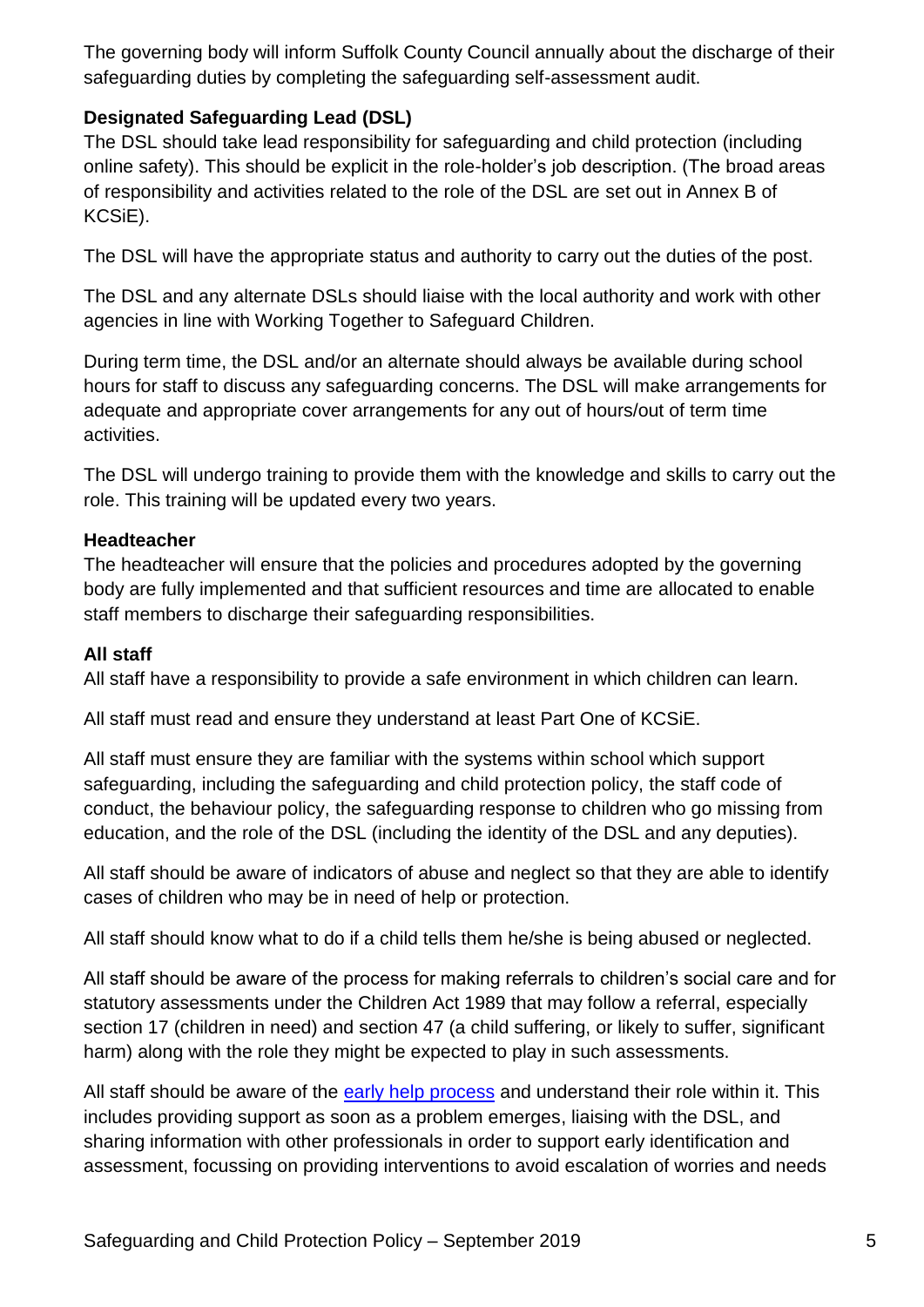(see Section 12: Information Sharing). In some cases, staff may be asked to act as the lead professional in undertaking an early help assessment.

Any child may benefit from early help, but all school and college staff should be particularly alert to the potential need for early help for a child who:

- is disabled and has specific additional needs
- has special educational needs (whether or not they have a statutory Education, Health and Care Plan)
- **is a young carer**
- is showing signs of being drawn in to anti-social or criminal behaviour, including gang involvement and association with organised crime groups
- **is frequently missing/goes missing from care or from home**
- is at risk of modern slavery, trafficking or exploitation
- is at risk of being radicalised or exploited
- is in a family circumstance presenting challenges for the child, such as drug and alcohol misuse, adult mental health issues or domestic abuse
- **EXECT** is misusing drugs or alcohol themselves
- has returned home to their family from care
- is a privately fostered child

Knowing what to look out for is vital to the early identification of abuse and neglect. If staff are unsure, they should always speak to the DSL (or deputy). If in exceptional circumstances the DSL (or deputy) is not available, this should not delay appropriate action being taken. Staff should consider speaking to a member of the senior leadership team and/or take advice from children's social care. In these circumstances, any action taken should be shared with the DSL as soon as is practically possible.

| Role:                                       | <b>Name and contact details:</b>    |
|---------------------------------------------|-------------------------------------|
| Designated Safeguarding Lead (DSL)          | <b>Alun Davies</b>                  |
|                                             | alun.davies@melton.suffolk.sch.uk   |
| <b>Alternate DSL</b>                        | Lucy Hancock                        |
|                                             | lucy.hancock@melton.suffolk.sch.uk  |
| <b>Alternate DSL</b>                        | Nicola Whinney                      |
|                                             | nicola.clark @melton.suffolk.sch.uk |
| Named safeguarding governor                 | Jane Reed                           |
|                                             | jane.reed@melton.suffolk.sch.uk     |
| <b>Chair of Governors</b>                   | Pat Wilkinson                       |
|                                             | pat.wilkinson@melton.suffolk.sch.uk |
| School e-Safety Lead                        | Mike Burges                         |
|                                             | mike.burges@melton.suffolk.sch.uk   |
| Designated teacher for Children in Care and | <b>Alun Davies</b>                  |
| children previously in care (CiC)           | alun.davies@melton.suffolk.sch.uk   |

## **5. Training**

The governing body will ensure that all staff receive appropriate safeguarding and child protection training which is regularly updated and [in line with advice from SSP.](http://suffolkscb.org.uk/working-with-children/education/) In addition, all staff members will receive regular safeguarding and child protection updates (for example, via email, e-bulletins, staff meetings) as required, but at least annually, to provide them with relevant skills and knowledge to safeguard children effectively.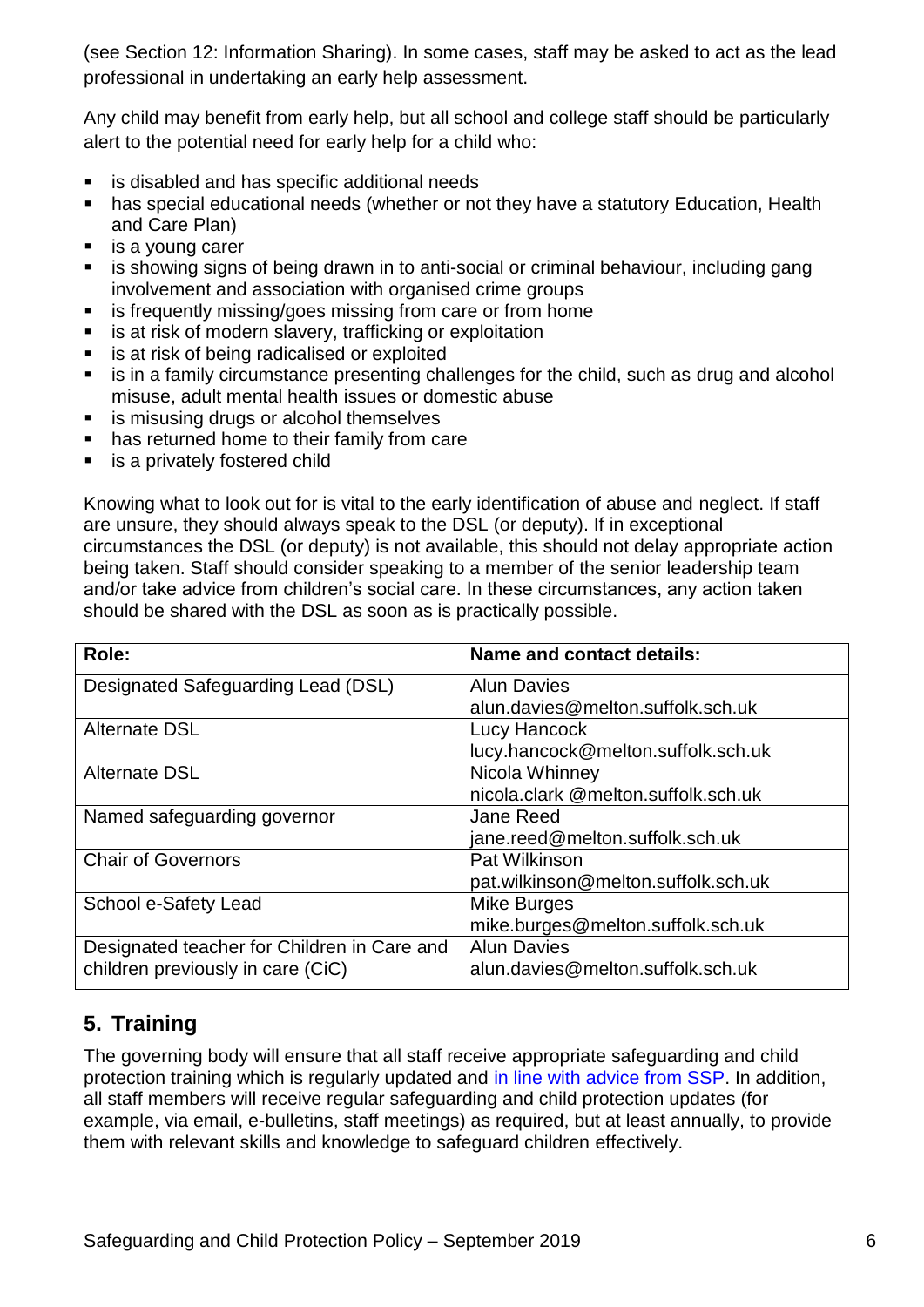All new staff members will undergo safeguarding and child protection training at induction. This will include training on the school's safeguarding and child protection policy, online safety, the code of conduct/staff behaviour policy, the behaviour policy, the safeguarding response to children who go missing from education, and the role of the designated safeguarding lead. Copies of the school's policies, procedures and Part One of KCSiE will be provided to new staff at induction.

The Headteacher will ensure that an accurate record of safeguarding training undertaken by all staff is maintained and updated regularly.

## **6. Recognising concerns - signs and indicators of abuse.**

All staff should be aware that abuse, neglect and safeguarding issues are rarely standalone events that can be covered by one definition or label. In most cases, multiple issues will overlap with one another.

**Abuse** is defined as a form of maltreatment of a child. Somebody may abuse or neglect a child by inflicting harm or by failing to act to prevent harm. Children may be abused in a family or in an institutional or community setting by those known to them or, more rarely, by others. Abuse can take place wholly online, or technology may be used to facilitate offline abuse. They may be abused by an adult or adults or another child or children.

The following indicators listed under the categories of abuse are not an exhaustive list:

**Physical abuse:** a form of abuse which may involve hitting, shaking, throwing, poisoning, burning or scalding, drowning, suffocating or otherwise causing physical harm to a child. Physical harm may also be caused when a parent or carer fabricates the symptoms of, or deliberately induces, illness in a child.

**Emotional abuse:** the persistent emotional maltreatment of a child such as to cause severe and adverse effects on the child's emotional development. It may involve conveying to a child that they are worthless or unloved, inadequate, or valued only insofar as they meet the needs of another person. It may include not giving the child opportunities to express their views, deliberately silencing them or 'making fun' of what they say or how they communicate. It may feature age or developmentally inappropriate expectations being imposed on children. These may include interactions that are beyond a child's developmental capability as well as overprotection and limitation of exploration and learning, or preventing the child participating in normal social interaction. It may involve seeing or hearing the ill-treatment of another. It may involve serious bullying (including cyberbullying), causing children frequently to feel frightened or in danger, or the exploitation or corruption of children. Some level of emotional abuse is involved in all types of maltreatment of a child, although it may occur alone.

**Sexual abuse:** involves forcing or enticing a child or young person to take part in sexual activities, not necessarily involving a high level of violence, whether or not the child is aware of what is happening. The activities may involve physical contact, including assault by penetration (for example rape or oral sex) or non-penetrative acts such as masturbation, kissing, rubbing and touching outside of clothing. They may also include non-contact activities, such as involving children in looking at, or in the production of, sexual images, watching sexual activities, encouraging children to behave in sexually inappropriate ways, or grooming a child in preparation for abuse (including via the internet). Sexual abuse is not solely perpetrated by adult males. Women can also commit acts of sexual abuse, as can other children. The sexual abuse of children by other children is a specific safeguarding issue in education (See section 7: Specific safeguarding issues and Appendix A)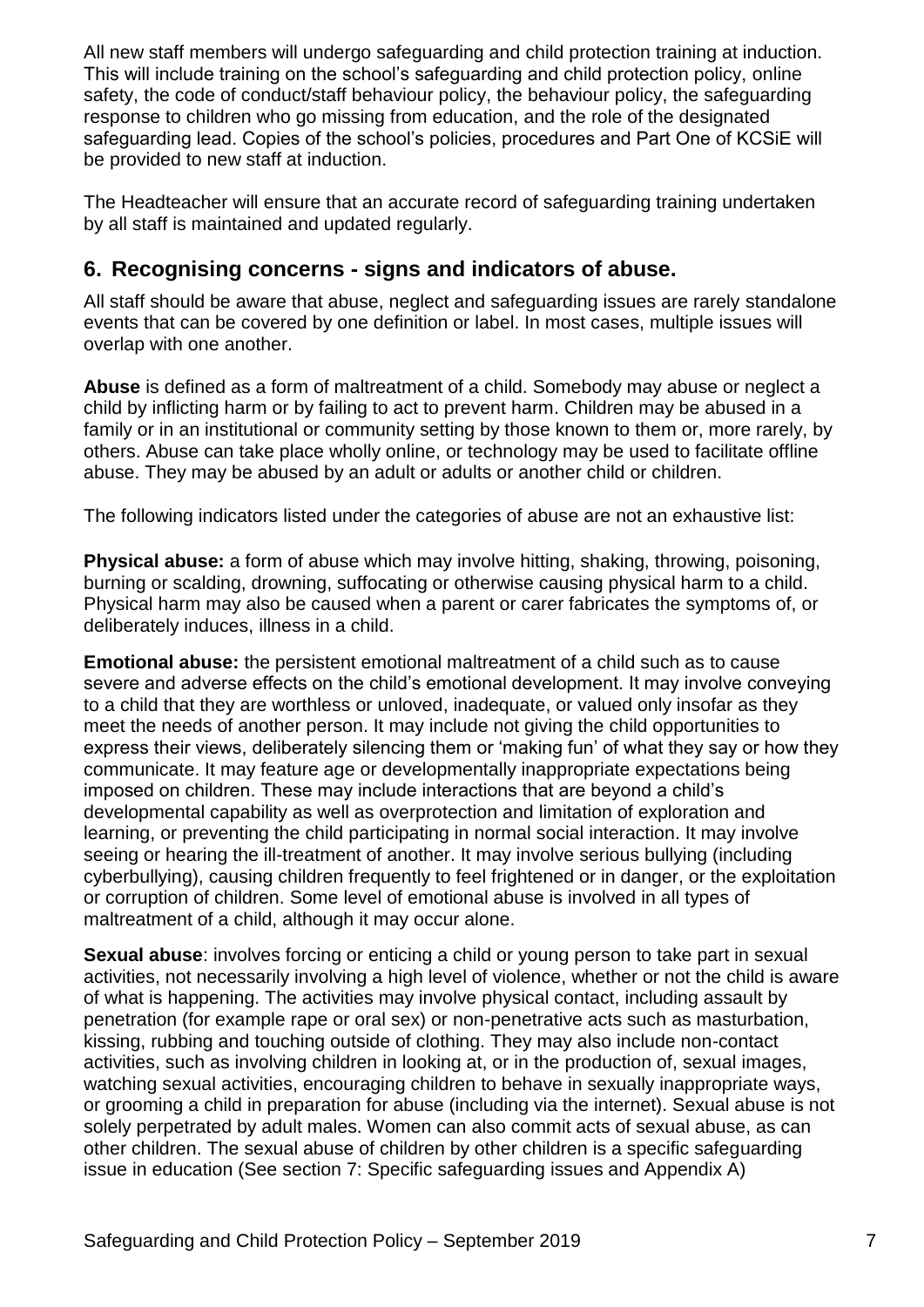**Neglect**: the persistent failure to meet a child's basic physical and/or psychological needs, likely to result in the serious impairment of the child's health or development. Neglect may occur during pregnancy as a result of maternal substance abuse. Once a child is born, neglect may involve a parent or carer failing to: provide adequate food, clothing and shelter (including exclusion from home or abandonment); protect a child from physical and emotional harm or danger; ensure adequate supervision (including the use of inadequate care-givers); or ensure access to appropriate medical care or treatment. It may also include neglect of, or unresponsiveness to, a child's basic emotional needs.

(Source Keeping Children Safe in Education)

## **7. Specific safeguarding issues**

All staff should have an awareness of safeguarding issues that can put children at risk of harm. Behaviours linked to issues such as of drug taking, alcohol abuse, deliberately missing education and sexting (also known as youth produced sexual imagery) put children in danger.

All staff should be aware that safeguarding issues can manifest themselves via peer on peer abuse. This is most likely to include, but may not be limited to:

- bullying (including cyberbullying)
- physical abuse such as hitting, kicking, shaking, biting, hair pulling, or otherwise causing physical harm
- sexual violence, such as rape, assault by penetration and sexual assault
- sexual harassment, such as sexual comments, remarks, jokes and online sexual harassment, which may be stand-alone or part of a broader pattern of abuse.
- upskirting, which typically involves taking a picture under a person's clothing without them knowing, with the intention of viewing their genitals or buttock to obtain sexual gratification, or cause the victim humiliation, distress or alarm
- sexting (also known as youth produced sexual imagery); and
- initiation/hazing type violence and rituals

All staff should be clear about the school's policy and procedures with regards to peer on peer abuse.

#### **Serious violence**

All staff should be aware of the indicators which may signal that children are at risk from, or involved with, serious violent crime. These may include increased absence from school, a change in friendships or relationships with older individuals or groups, a significant decline in performance, signs of self-harm or a significant change in wellbeing, or signs of assault or unexplained injuries. Unexplained gifts or new possessions could also indicate that children have been approached by, or are involved with, individuals associated with criminal networks or gangs.

Safeguarding incidents and/or behaviours can be associated with factors outside the school and/or can occur between children outside the school. All staff, especially the DSL (or deputy), should be considering the context within which such incidents and/or behaviours occur. This is known as contextual safeguarding. Assessments of children should consider whether wider environmental factors are present in a child's life that are a threat to their safety and/or welfare. It is important that staff provide as much information as possible as part of the referral process. Additional information regarding contextual safeguarding can be found here: [Contextual Safeguarding](https://contextualsafeguarding.org.uk/about/what-is-contextual-safeguarding)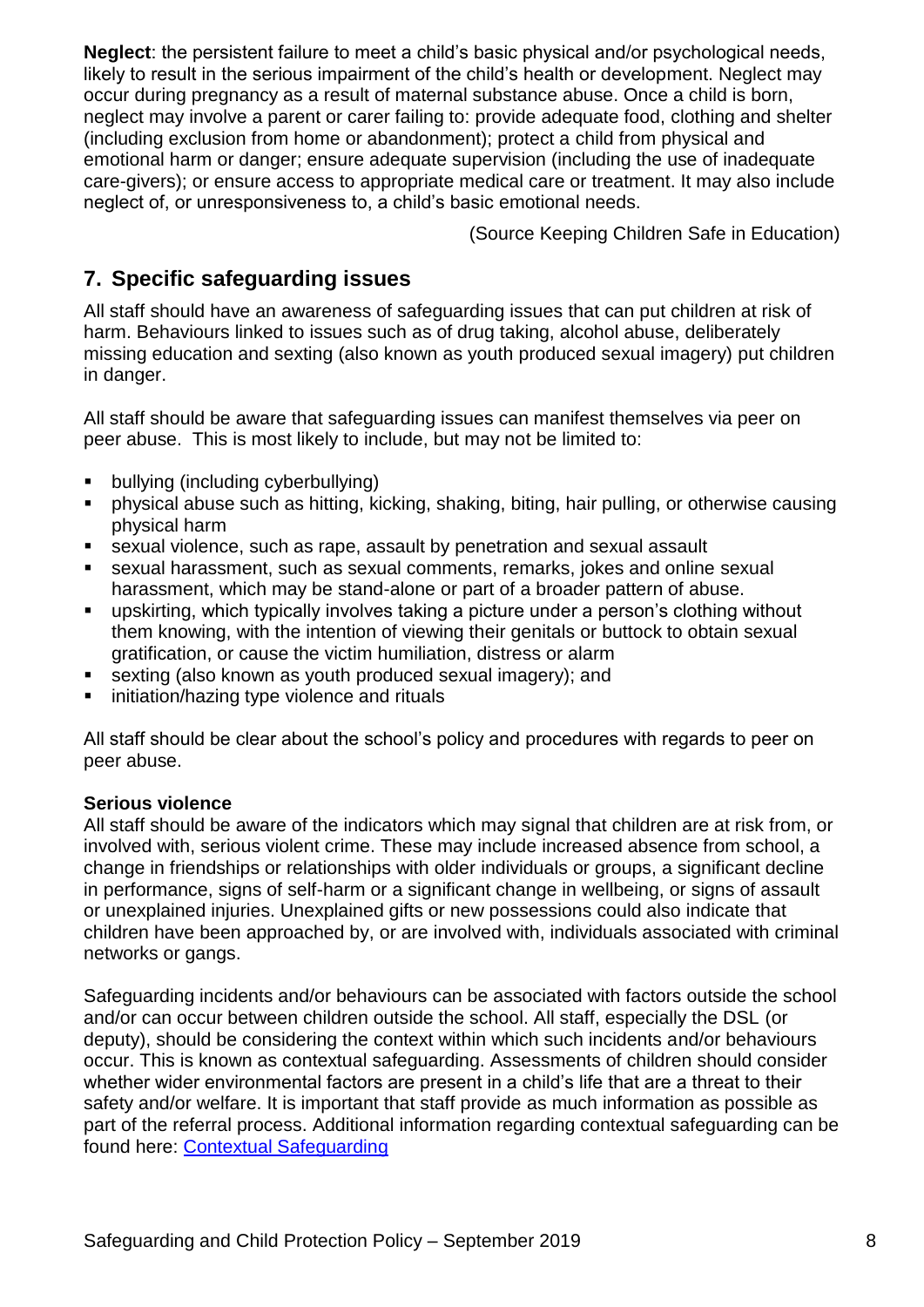Further information about specific forms of abuse and safeguarding issues can be found in Appendix A. All staff should familiarise themselves with this.

## **8. Curriculum**

The governing body will ensure that children and young people are taught about safeguarding, including online safety, through teaching and learning opportunities as part of a broad and balanced curriculum. This is in order to help children stay safe, recognise when they do not feel safe and identify who they might or can talk to.

This may include covering relevant issues through Relationships Education and Relationships and Sex Education (also known as Sex and Relationship Education) and through Personal, Social, Health and Economic education (PHSE).<sup>2</sup>

The governing body will also ensure there is a comprehensive curriculum response to esafety issues, enabling children and young people and their parents to learn about the risks of new technologies, communication and social media and how to use these responsibly.

The school will ensure that there are appropriate filters and monitoring systems in place to safeguard children and young people from potentially harmful and inappropriate online material.

## **9. Online safety**

The use of technology has become a significant component of many safeguarding issues such as child sexual exploitation, radicalisation and sexual predation and technology often provides the platform that facilitates such harm.

Online safety issues can be categorised into three areas of risk:

- Content: being exposed to illegal, inappropriate or harmful material, for example, pornography, fake news, racist or radical and extremist views;
- Contact: being exposed to harmful online interaction with other users, for example, commercial advertising as well as adults posing as children or young adults; and
- Conduct: personal online behaviour that increases the likelihood of, or causes, harm, for example, making, sending and receiving explicit images, or online bullying.

The governing body has had due regard to the additional information and support set out in KCSiE and will ensure that the school has a whole school approach to online safety and has a clear policy on use of communications technology in school.

School staff can access resources, information and support as set out in Annex C of KCSiE.

## **10. Peer on peer abuse**

<u>.</u>

In most instances, the conduct of pupils towards each other will be covered by the behaviour policy. However, some allegations may be of such a serious nature that they may raise safeguarding concerns. The school is clear that abuse is abuse and should never be tolerated or passed off as "banter", "just having a laugh" or "part of growing up".

<sup>&</sup>lt;sup>2</sup> The government has made regulations which will make the subjects of Relationships Education (for all primary pupils) and Relationships and Sex Education (for all secondary pupils) and Health Education (for all pupils in state funded schools) mandatory from September 2020.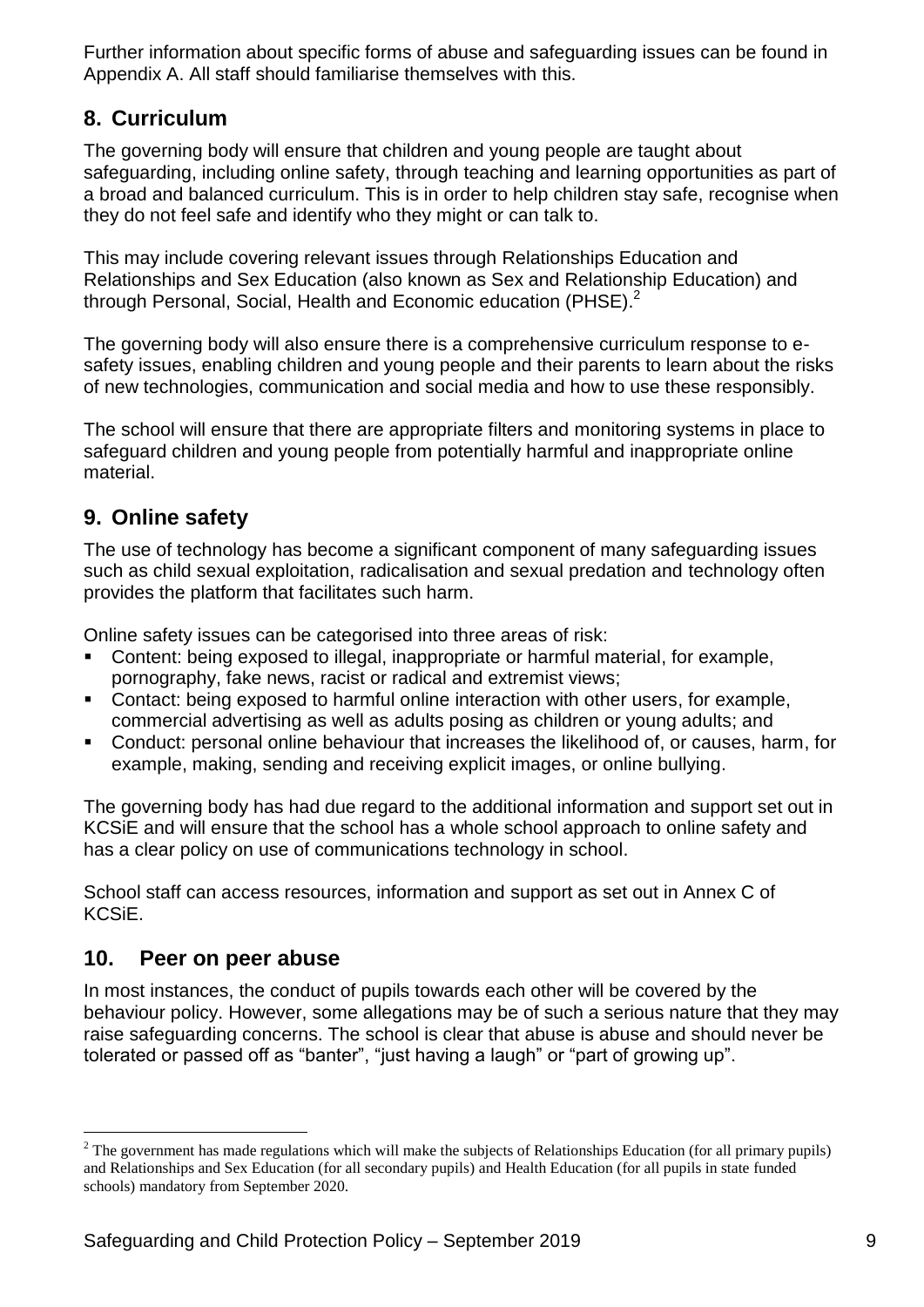Peer on peer abuse can manifest itself in many ways and may include sexual violence and sexual harassment, physical abuse such as hitting, kicking, shaking, biting, hair pulling, or otherwise causing physical harm, sexting (also known as youth produced sexual imagery), initiation/hazing type violence and rituals.

Any incidents of serious peer on peer abuse will be managed according to school procedures which detail measures to minimise the risk of peer on peer abuse, how allegations of peer abuse will be recorded, investigated and dealt with, and processes for how victims, perpetrators and any other child affected by peer on peer abuse will be supported.

## **11. Procedures**

If staff notice any indicators of abuse/neglect or signs that a child or young person may be experiencing a safeguarding issue they should record their concerns on a school recording form for safeguarding concerns and pass it to the DSL without delay. A suggested recording form is included at Appendix B

#### **What to do if you are concerned.**

If a child makes an allegation or disclosure of abuse against an adult or other child or young person, it is important that you:

- Stay calm and listen carefully;
- Accept what is being said;
- Allow the child/young person to talk freely  $-$  do not interrupt or put words in the child/young person's mouth;
- Only ask questions when necessary to clarify, do not investigate or ask leading questions;
- Reassure the child, but don't make promises which it might not be possible to keep;
- Do not promise confidentiality:
- **Emphasise that it was the right thing to tell someone:**
- Reassure them that what has happened is not their fault;
- Do not criticise the perpetrator;
- **Explain what has to be done next and who has to be told;**
- Make a written record, which should be signed and include the time, date and your position in school;
- Do not include your opinion without stating it is your opinion:
- Pass the information to the DSL or alternate without delay
- Consider seeking support for yourself and discuss this with the DSL as dealing with a disclosure can be distressing.

When a record of a safeguarding concern is passed to the DSL, the DSL will record the time and date the record of concern was received. The DSL will assess the concern and, taking into account any other safeguarding information known about the child/young person, consider whether it suggests that the threshold of significant harm, or risk of significant harm, has been reached. If the DSL is unsure whether the threshold has been met they will contact the MASH Professional Consultation Line for advice (0345 606 1499).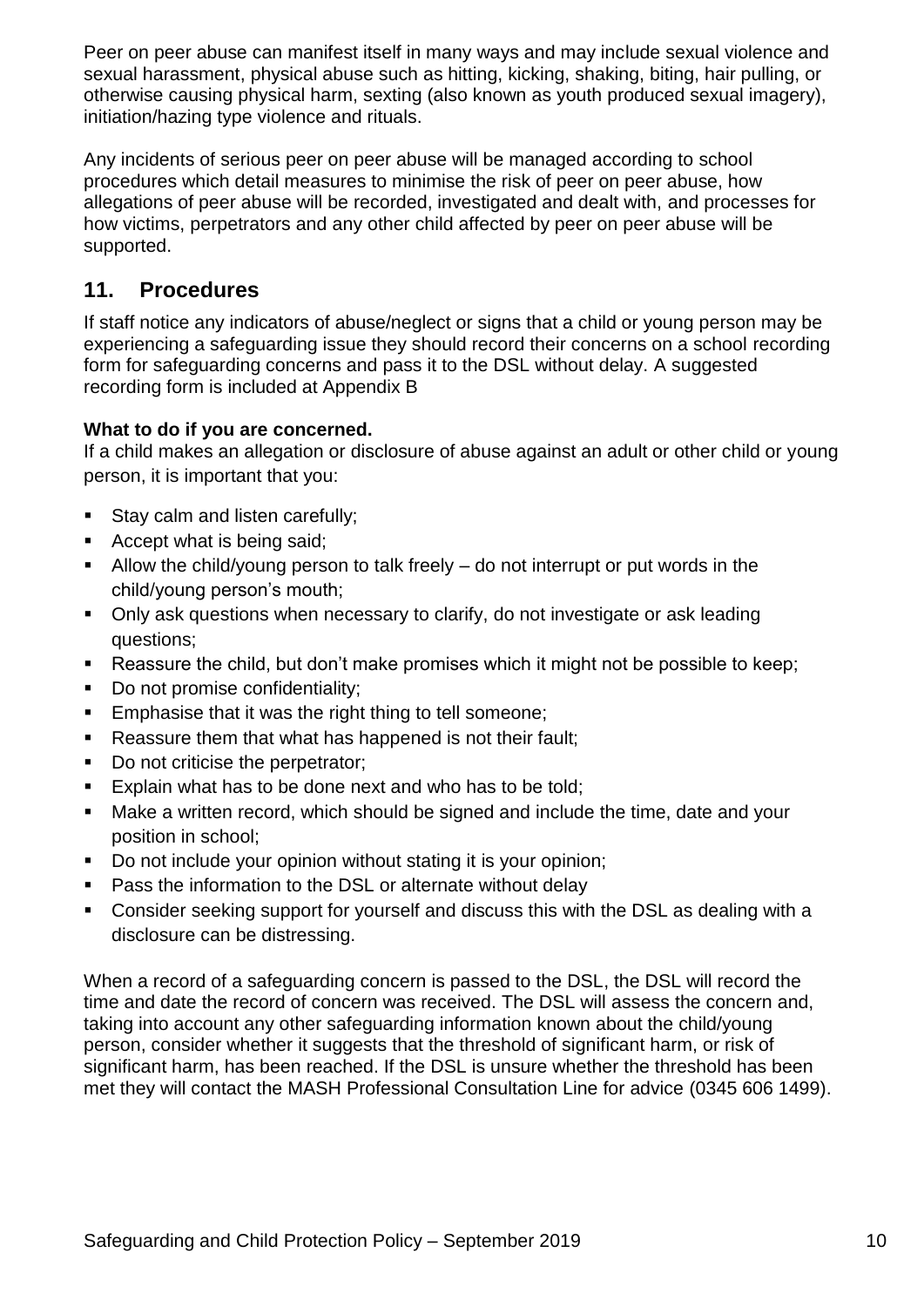Where appropriate, the DSL will complete and submit the SSP multi agency referral form (MARF) [\(available on the SSP](http://suffolkscb.org.uk/working-with-children/how-to-make-a-referral/) website)<sup>3</sup>.

Where the DSL believes that a child or young person may be at imminent and significant harm risk of harm they should call Customer First immediately and then complete the SSP MARF within 24 hours to confirm the referral. In these circumstances, it is important that any consultation should not delay a referral to Customer First.

Where a safeguarding concern does not meet the threshold for completion of a MARF, the DSL should record how this decision has been reached and should consider whether additional needs of the child have been identified that might be met by a coordinated offer of early help.

School staff might be required to contribute to multi-agency plans to provide additional support to children. This might include attendance at child protection conferences or core group meetings. The school is committed to providing as much relevant up to date information about the child as possible, including submitting reports for child protection conferences in advance of the meeting in accordance with SSP procedures and timescales.

Where reasonably possible, the school is committed to obtaining more than one emergency contact number for each pupil.

School staff must ensure that they are aware of the procedure to follow when a child goes missing from education. *(Schools to cross-reference their in-school procedure)* Further information can be found in Appendix A.

## **12. Information sharing, record keeping and confidentiality**

Information sharing is vital in identifying and tacking all forms of abuse.

As part of meeting a child's needs, the school understands that it is critical to recognise the importance of information sharing between professionals and local agencies and will contribute to multi-agency working in line with Working Together to Safeguard Children. Where there are concerns about the safety of a child, the sharing of information in a timely and effective manner between organisations can reduce the risk of harm. Whilst the Data Protection Act 2018 places duties on organisations and individuals to process personal information fairly and lawfully, it is not a barrier to sharing information where the failure to do so would result in a child or vulnerable adult being placed at risk of harm. Similarly, human rights concerns, such as respecting the right to a private and family life would not prevent sharing where there are real safeguarding concerns. Staff should not assume a colleague or another professional will take action and share information that might be critical in keeping children safe. Staff will have regard to the Government guidance: [Information sharing: advice for practitioners providing safeguarding services](http://suffolkscb.org.uk/working-with-children/how-to-make-a-referral/) which supports staff who have to make decisions about sharing information. This advice includes the seven golden rules for sharing information and considerations with regard to the Data Protection Act 2018 and General Data Protection Regulation (GDPR). If in any doubt about sharing information, staff should speak to the DSL or a deputy.

Well-kept records are essential to good child protection practice. All concerns, discussions and decisions made and the reasons for those decisions should be recorded in writing. If in doubt about recording requirements, staff should discuss with the DSL.

1

 $3$  N.B. The exception to this process will be in those cases of known FGM where there is a mandatory requirement for the teacher to report directly to the police, although the DSL should also be made aware.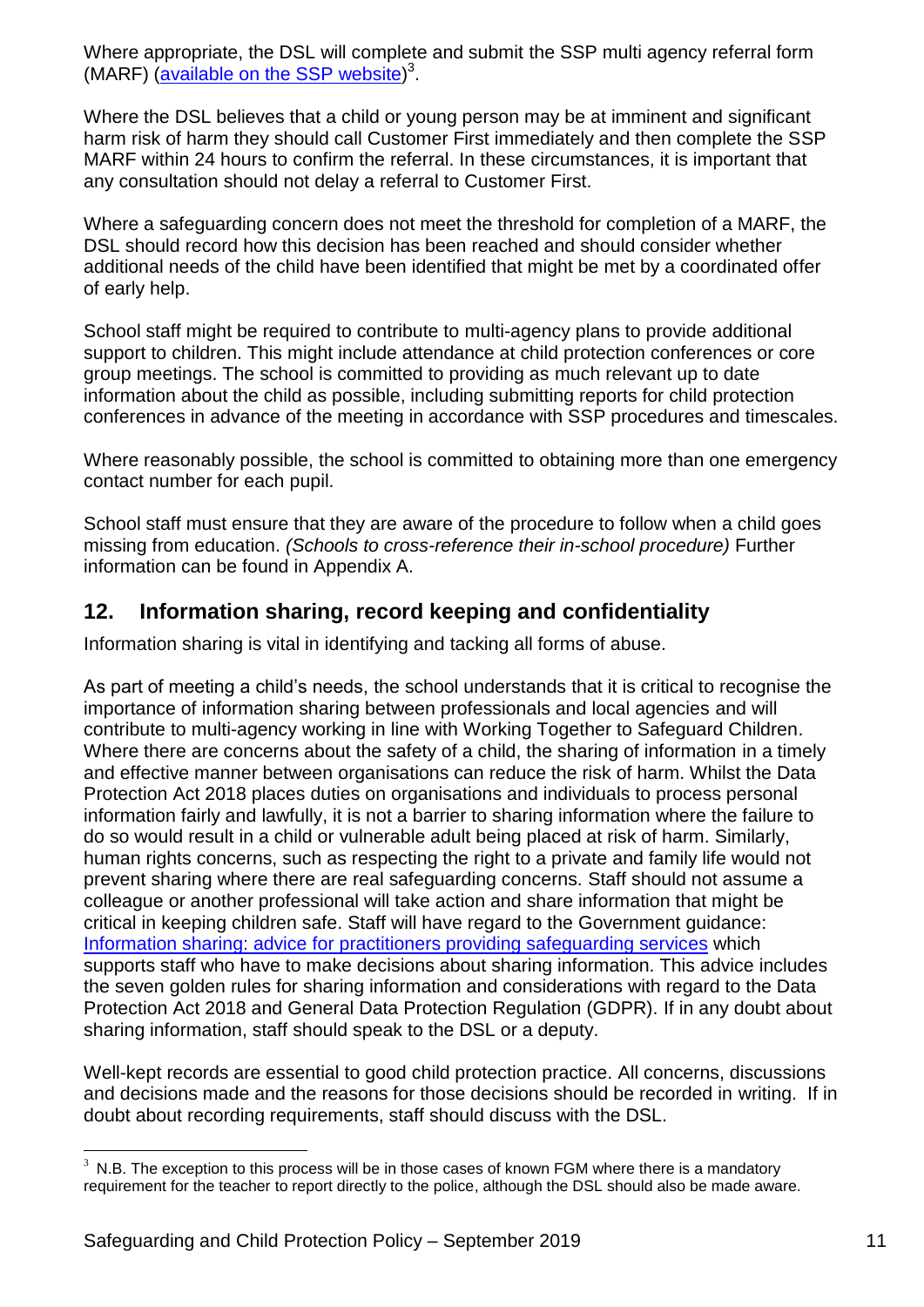The school will have regard to SCC [Guidance for schools on maintaining and transferring](http://suffolkscb.org.uk/assets/Working-with-Children/Education/SCC-Guidance-for-schools-on-maintaining-pupil-safeguarding.pdf)  [pupil safeguarding/child protection records.](http://suffolkscb.org.uk/assets/Working-with-Children/Education/SCC-Guidance-for-schools-on-maintaining-pupil-safeguarding.pdf)

The school recognises that confidentiality should be maintained in respect of all matters relating to child protection. Information on individual child protection cases may be shared by the DSL or alternate DSL with other relevant members of staff. This will be on a 'need to know' basis and where it is in the child's best interests to do so.

A member of staff must never guarantee confidentiality to anyone about a safeguarding concern (including parents / carers or pupils), or promise a child to keep a secret which might compromise the child's safety or wellbeing.

The school will always undertake to share its intention to refer a child to Social Care with their parents /carers unless to do so could put the child at greater risk of harm, or impede a criminal investigation. If in doubt, staff will consult with the MASH Professional Consultation Line on this point.

#### **13. Managing allegations made against members of staff or volunteers**

The school will follow the SSP [Arrangements for Managing Allegations of Abuse Against](http://suffolkscb.org.uk/assets/Working-with-Children/How-to-Make-a-Referral/2016-11-01-Managing-Allegations-of-Abuse-v7.pdf)  [People Who Work With Children or Those Who Are in A Position of Trust](http://suffolkscb.org.uk/assets/Working-with-Children/How-to-Make-a-Referral/2016-11-01-Managing-Allegations-of-Abuse-v7.pdf) if an allegation is made against an adult in a position of trust.

An allegation is any information which indicates that a member of staff /volunteer may have:

- **•** behaved in a way that has harmed a child, or may have harmed a child;
- possibly committed a criminal offence against or related to a child; or
- behaved towards a child or children in a way that indicates he/she may pose a risk of harm to children.

This applies to any child the member of staff/volunteer has contact with in their personal, professional or community life. It also applies regardless of whether the alleged abuse took place in our school.

If any member of staff has concerns that a colleague or volunteer might pose a risk to children, it is their duty to report these to the headteacher. Where the concerns or allegations are about the headteacher, these should be referred to the Chair of Governors.

The headteacher/Chair of Governors should report the concern to the Local Authority Designated Officer (LADO) within one working day.

The corporate director for Health, Wellbeing and Children's Services, has identified dedicated staff to undertake the role of LADO. LADOs can be contacted via email on [LADOCentral@suffolk.gcsx.gov.uk](mailto:LADOCentral@suffolk.gcsx.gov.uk) or by using the LADO central telephone number: **0300 123 2044** for allegations against all staff and volunteers.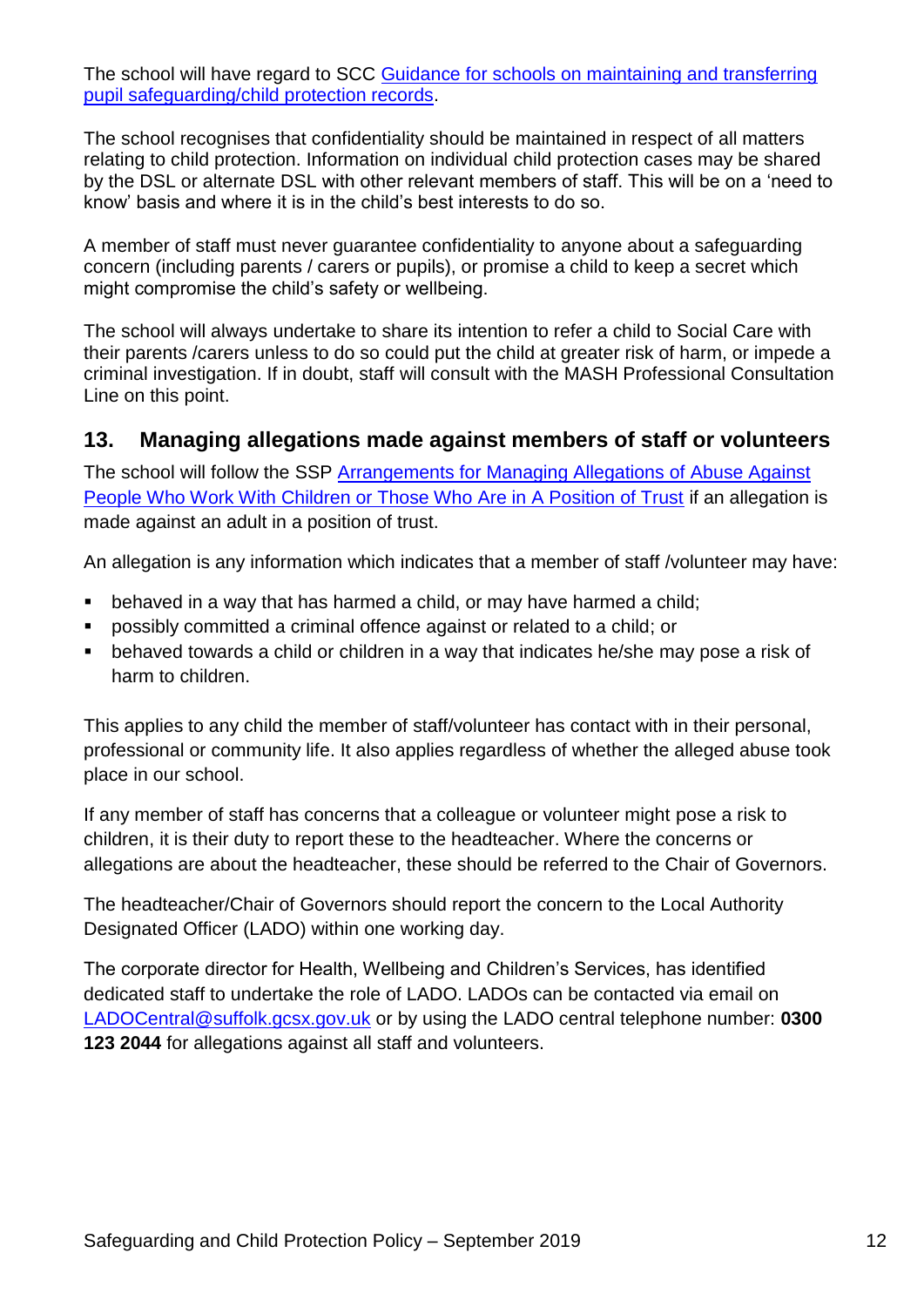## **14. Whistleblowing**

The governing body/proprietor recognises that children cannot be expected to raise concerns in an environment where staff fail to do so.

Whistleblowing is 'making a disclosure in the public interest' and occurs when a worker (or member of the wider school community) raises a concern about danger or illegality that affects others, for example, pupils in the school or members of the public.

All staff should be aware of their duty to raise concerns, where they exist, about the management of child protection, which may include the attitude or actions/inactions of colleagues, poor or unsafe practice and potential failures in the school's safeguarding arrangements.

The governing body/proprietor would wish for everyone in the school community to feel able to report any child protection/safeguarding concerns through existing procedures within school, including the whistleblowing procedure adopted by governors/proprietor where necessary (a model Whistleblowing policy is available from Schools' Choice where schools buy into that service). However, for members of staff who do not feel able to raise such concerns internally, there is a NSPCC whistleblowing helpline. Staff can call 0800 028 0285 (line available from 8.00am to 8.00pm, Monday to Friday) or email: [help@nspcc.org.uk](mailto:help@nspcc.org.uk)

## **15. Useful Contacts:**

Multi-agency Safeguarding Hub (MASH) Professional Helpline: 0345 606 [1499](tel:00443456061499)

Customer First (Professional Referral Line) for use in emergencies only: [0345](tel:00443456066167) 606 6167

Customer First: 0808 800 4005

Police (emergency only): 999

Suffolk Police main switchboard: 01473 613500

Suffolk Police Cybercrime Unit: 101

Suffolk Local Safeguarding Children Board [www.suffolkscb.org.uk](http://www.suffolkscb.org.uk/)

Suffolk County Council: [www.suffolk.gov.uk/community-and-safety/staying-safe-online/e](http://www.suffolk.gov.uk/community-and-safety/staying-safe-online/e-safer-suffolk/)[safer-suffolk/](http://www.suffolk.gov.uk/community-and-safety/staying-safe-online/e-safer-suffolk/)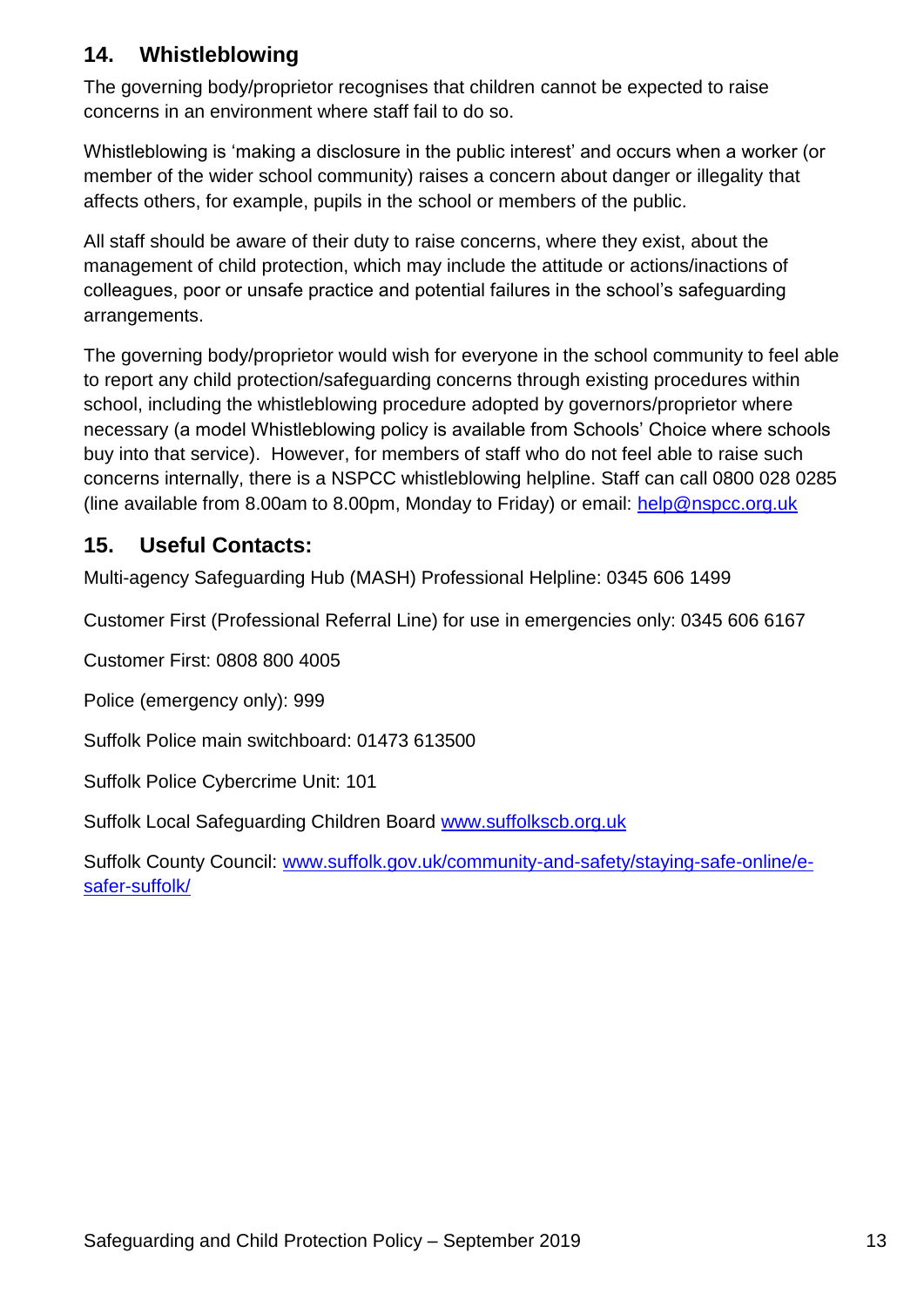# **16. Appendix A**

#### **Further information on specific safeguarding issues** (source: Annex A, KCSiE)

## **Children and the court system**

Children are sometimes required to give evidence in criminal courts, either for crimes committed against them or for crimes they have witnessed. There are two age appropriate guides to support children [5-11 year olds](https://www.gov.uk/government/publications/young-witness-booklet-for-5-to-11-year-olds) and [12-17 year olds.](https://www.gov.uk/government/publications/young-witness-booklet-for-12-to-17-year-olds)

They explain each step of the process and support and special measures that are available. There are diagrams illustrating the courtroom structure and the use of video links is explained.

Making child arrangements via the family courts following separation can be stressful and entrench conflict in families. This can be stressful for children. The Ministry of Justice has launched and online [child arrangements information tool](http://www.nationalcrimeagency.gov.uk/about-us/what-we-do/specialist-capabilities/uk-human-trafficking-centre/national-referral-mechanism) with clear and concise information on the dispute resolution service. This may be useful for some parents and carers.

## **Children missing from education**

All staff should be aware that children going missing, particularly repeatedly, can act as a vital warning sign of a range of safeguarding possibilities. This may include abuse and neglect, which may include sexual abuse or exploitation and child criminal exploitation. It may indicate mental health problems, risk of substance abuse, risk of travelling to conflict zone, risk of female genital mutilation or risk of forced marriage. Early intervention is necessary to identify the existence of any underlying safeguarding risk and to help prevent the risks of a child going missing in future. Staff should be aware of their school or college's unauthorised absence and children missing from education procedures.

#### **Children with family members in prison**

Approximately 200,000 children in England and Wales have a parent sent to prison each year. These children are at risk of poor outcomes including poverty, stigma, isolation and poor mental health. [NICCO](http://www.nationalcrimeagency.gov.uk/about-us/what-we-do/specialist-capabilities/uk-human-trafficking-centre/national-referral-mechanism) provides information designed to support professionals working with offenders and their children, to help mitigate negative consequences for those children.

## **Child sexual exploitation**

Child sexual exploitation is a form of sexual abuse. It occurs when an individual or group takes advantage of an imbalance of power to coerce, manipulate or deceive a child or young person under the age of 18 into sexual activity (a) in exchange for something the victim needs or wants, and/or (b) for the financial advantage or increased status of the perpetrator or facilitator. He victim may have been sexually exploited even if the sexual activity appears consensual. Child sexual exploitation does not always involve physical contact: it can also occur through the use of technology. Like all forms of child sex abuse, child sexual exploitation:

- can affect any child or young person (male or female) under the age of 18 years, including 16 and 17 year olds who can legally consent to have sex
- can still be abuse even if the sexual activity appears consensual
- can include both contact (penetrative and non-penetrative acts) and non-contact sexual activity
- can take place in person or via technology, or a combination of both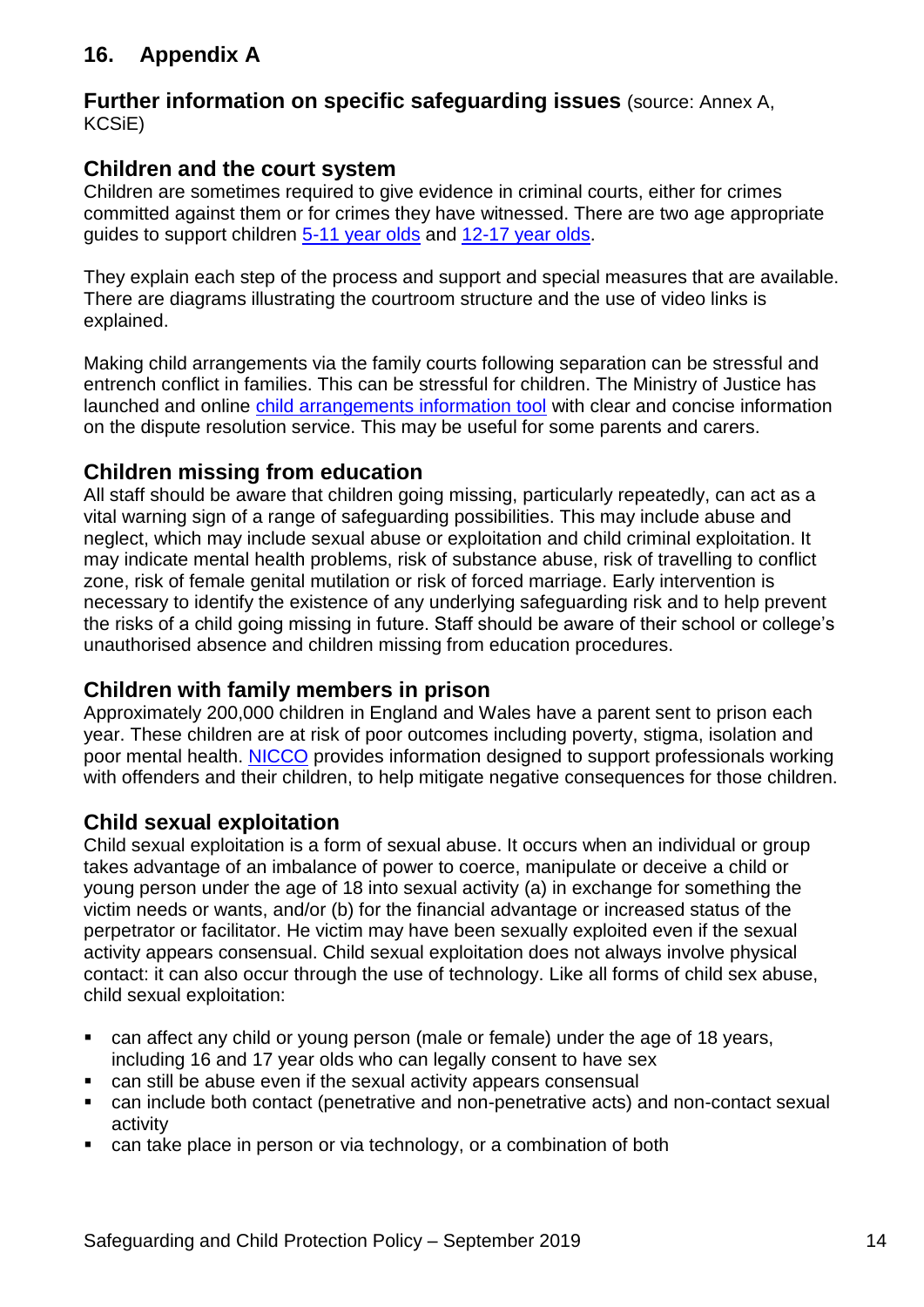- can involve force and/or enticement-based methods of compliance and may, or may not, be accompanied by violence or threats of violence
- may occur without the child or young person's immediate knowledge (e.g. through others copying videos or images they have created and posted on social media)
- can be perpetrated by individuals or groups, males or females, and children or adults. The abuse can be a one-off occurrence or a series of incidents over time, and range from opportunistic to complex organised abuse; and
- is typified by some form of power imbalance in favour of those perpetrating the abuse. Whilst age may the most obvious, this power imbalance can also be due to a range of other factors including gender, sexual identity, cognitive ability, physical strength, status, and access to economic or other resources.

Some of the following signs may be indicators of child sexual exploitation:

- children who appear with unexplained gifts or new possessions
- children who associate with other young people involved in exploitation
- children who have older boyfriends or girlfriends
- children who suffer from sexually transmitted infections or become pregnant
- children who suffer from changes in emotional well-being
- children who misuse drugs and alcohol
- children who go missing for periods of time or regularly come home late; and
- children who regularly miss school or education or do not take part in education.

## **Child criminal exploitation: county lines**

Criminal exploitation of children is a geographically widespread form of harm that is a typical feature of county lines criminal activity: drug networks or gangs groom and exploit children and young people to carry drugs and money from urban areas to suburban and rural areas, market and seaside towns. Key to identifying potential involvement in county lines are missing episode, when the victim may have been trafficked or the purpose of transporting drugs and a referral to the National Referral Mechanism<sup>4</sup> should be considered. Like other forms of abuse and exploitation, county lines exploitation:

- can affect any child or young person (male or female) under the age of 18 years
- can affect any vulnerable adult over the age of 18 years
- can still be exploitation even if the activity appears consensual
- can involve force and/or enticement-based methods of compliance and is often accompanied by violence or threats of violence
- can be perpetrated by individuals or groups, males or females, and young people or adults; and
- is typified by some form of power imbalance in favour of those perpetrating the exploitation. Whilst age may the most obvious, this power imbalance can also be due to a range of other factors including gender, cognitive ability, physical strength, status, and access to economic or other resources.

#### **Domestic abuse**

The cross-government definition of domestic violence and abuse is:

Any incident or pattern of incidents of controlling, coercive, threatening behaviour, violence or abuse between those aged 16 or over who are, or have been, intimate partners or family members regardless of gender or sexuality. The abuse can encompass, but is not limited to:

psychological

<sup>1</sup> <sup>4</sup> [National crime agency human-trafficking](http://www.nationalcrimeagency.gov.uk/about-us/what-we-do/specialist-capabilities/uk-human-trafficking-centre/national-referral-mechanism)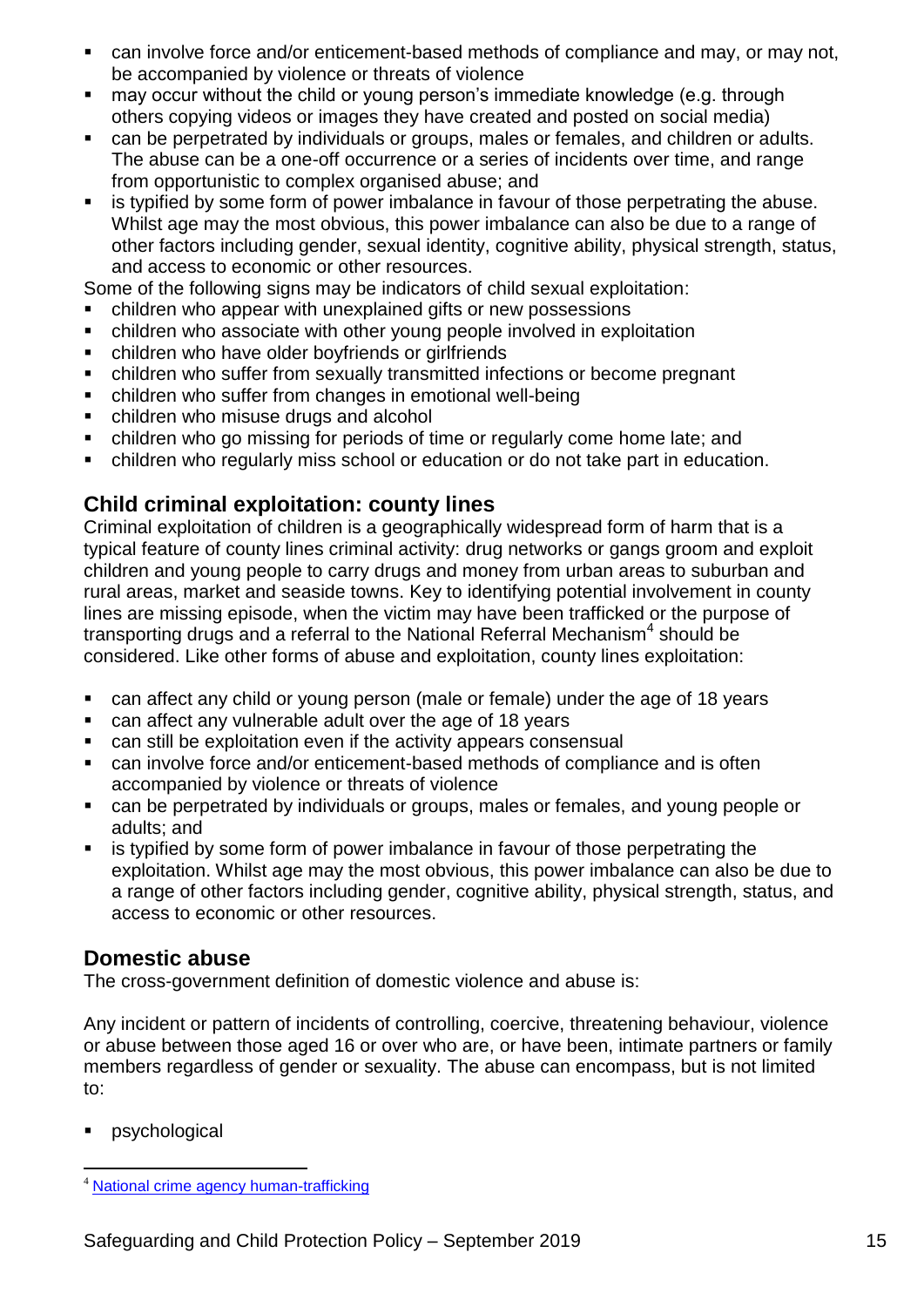- physical
- sexual
- financial; and
- emotional

Exposure to domestic abuse and/or violence can have a serious, long lasting emotional and psychological impact on children. In some cases, a child may blame themselves for the abuse or may have had to leave the family home as a result. Domestic abuse affecting young people can also occur within their personal relationships, as well as in the context of their home life.

Advice on identifying children who are affected by domestic abuse and how they can be helped is available at:

[NSPCC-UK domestic-abuse signs symptoms effects](https://www.nspcc.org.uk/preventing-abuse/child-abuse-and-neglect/domestic-abuse/signs-symptoms-effects/)

[Refuge what is domestic violence/effects of domestic violence on children](http://www.refuge.org.uk/get-help-now/support-for-women/what-about-my-children/)

[Safelives: young people and domestic abuse](http://www.safelives.org.uk/knowledge-hub/spotlights/spotlight-3-young-people-and-domestic-abuse)

#### **Homelessness**

Being homeless or at risk of becoming homeless presents a real risk to a child's welfare. The designated safeguarding lead (and any deputies) should be aware of contact details and referral routes in to the Local Housing Authority so they can raise/progress concerns at the earliest opportunity. Indicators that a family may be at risk of homelessness include household debt, rent arrears, domestic abuse and anti-social behaviour, as well as the family being asked to leave a property. Whilst referrals and/or discussion with the Local Housing Authority should be progressed as a appropriate, this does not, and should not, replace a referral into children's social care where a child has been harmed or is at risk of harm.

The Homelessness Reduction Act 2017 places a new legal duty on English councils so that everyone who is homeless or at risk of homelessness will have access to meaningful help including an assessment of their needs and circumstances, the development of a personalised housing plan, and work to help them retain their accommodation or find a new place to live. The following factsheets usefully summarise the new duties. [Homeless](https://www.gov.uk/government/publications/homelessness-reduction-bill-policy-factsheets)  [Reduction Act Factsheets.](https://www.gov.uk/government/publications/homelessness-reduction-bill-policy-factsheets) The new duties shift focus to early intervention and encourage those at risk to seek support as soon as possible, before they are facing a homelessness crisis.

In most cases school and college staff will be considering homelessness in the context of children who live with their families, and intervention will be on that basis. However, it should also be recognised in some cases 16 and 17 year olds could be living independently from their family home, and will require a different level of intervention and support. Children's services will be the lead agency for these young people and the designated safeguarding lead (or a deputy) should ensure appropriate referrals are made based on the child's circumstances. The department and the Ministry of Housing, Communities and Local Government have just published joint statutory guidance on the provision of accommodation for 16 and 17 year olds who may be homeless and/or require accommodation: [here](https://www.gov.uk/government/publications/homelessness-reduction-bill-policy-factsheets)

## **So-called 'honour-based' violence (including Female Genital Mutilation and Forced Marriage)**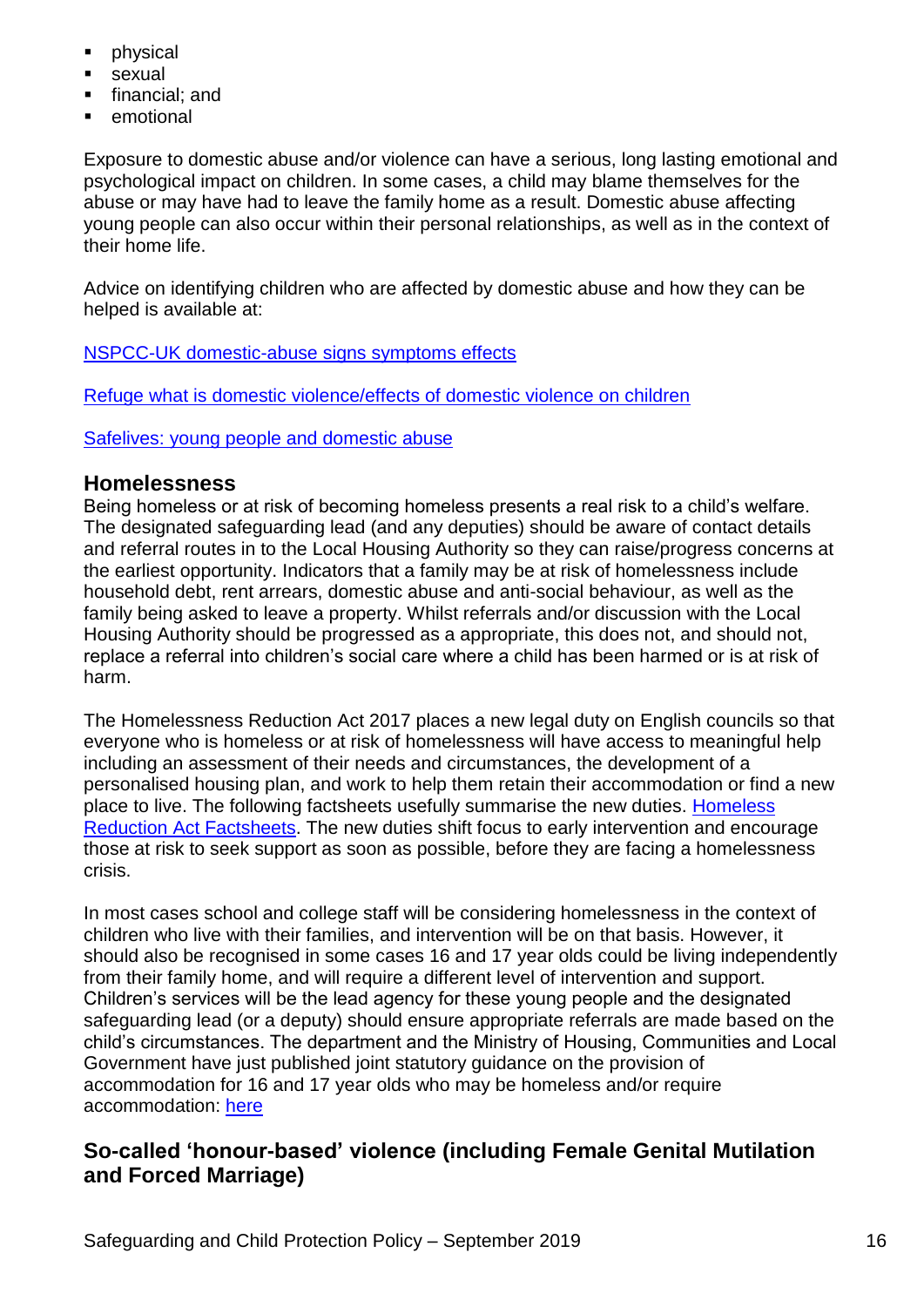So-called honour-based violence (HBV) encompasses incidents or crimes which have been committed to protect or defend the honour of the family and/or the community, including female genital mutilation (FGM), forced marriage, and practices such as breast ironing, Abuse committed in the context of preserving "honour" often involves a wider network of family or community pressure and can include multiple perpetrators. It is important to be aware of this dynamic and additional risk factors when deciding what form of safeguarding action to take. All forms of HBV are abuse (regardless of the motivation) and should be handled and escalated as such. Professionals in all agencies, and individuals and groups in relevant communities, need to be alert to the possibility of a child being at risk of HBV, or already having suffered HBV.

#### **Actions**

If staff have a concern regarding a child that might be at risk of HBV or who has suffered from HBV, they should speak to the designated safeguarding lead (or deputy). As appropriate, they will activate local safeguarding procedures, using existing national and local protocols for multiagency liaison with police and children's social care. Where FGM has taken place, since 31 October 2015 there has been a mandatory reporting duty placed on **teachers<sup>5</sup>** that requires a different approach (see following section).

#### **FGM**

FGM comprises all procedures involving partial or total removal of the external female genitalia or other injury to the female genital organs. It is illegal in the UK and a form of child abuse with long-lasting harmful consequences.

#### **FGM mandatory reporting duty for teachers**

Section 5B of the Female Genital Mutilation Act 2003 (as inserted by section 74 of the Serious Crime Act 2016) places a statutory duty upon **teachers** along with regulated health and social care professionals in England and Wales, to report to the police where they discover (either through disclosure by the victim or visual evidence) that FGM appears to have been carried out on a girl under 18. Those failing to report such cases will face disciplinary sanctions. It will be rare for teachers to see visual evidence and they should **not** be examining pupils, but the same definition of what is meant by "to discover hat an act of FGM appears to have been carried out" is used for all professionals to whom this mandatory reporting duty applies. Information on when and how to make a report can be found at: [Mandatory reporting of female genital mutilation procedural information.](https://www.gov.uk/government/publications/mandatory-reporting-of-female-genital-mutilation-procedural-information)

Teachers **must** personally report to the police cases where they discover that an act of FGM appears to have been carried out.<sup>6</sup> Unless the teacher has good reason not to, they should still consider and discuss any such case with the school or college's designated safeguarding lead (or deputy) and involve children's social care as appropriate. The duty does not apply in relation to at risk or suspected cases (i.e. where the teacher does not discover that an act of FGM appears to have been carried out, either through disclosure by the victim or visual evidence) or in cases where the woman is 18 or over. The following is a useful summary of the FGM mandatory reporting duty: [FGM Fact Sheet.](https://assets.publishing.service.gov.uk/government/uploads/system/uploads/attachment_data/file/496415/6_1639_HO_SP_FGM_mandatory_reporting_Fact_sheet_Web.pdf)

#### **Forced marriage**

1

Forcing a person into marriage is a crime in England and Wales. A forced marriage is one entered into without the full and free consent one or both parties and where violence,

 $<sup>5</sup>$  Under Section 5B(11)(a) of the Female Genital Mutilation Act 2003, "teacher" means, in relation to England,</sup> a person within section 141A(1) of the Education Act 2002 (persons employed or engaged to carry out teaching work at schools and other institutions in England).

 $6$  Section 5B(6) of the Female Genital Mutilation Act 2003 states teachers need not report a case to the police if they have reason to believe that another teacher has already reported the case.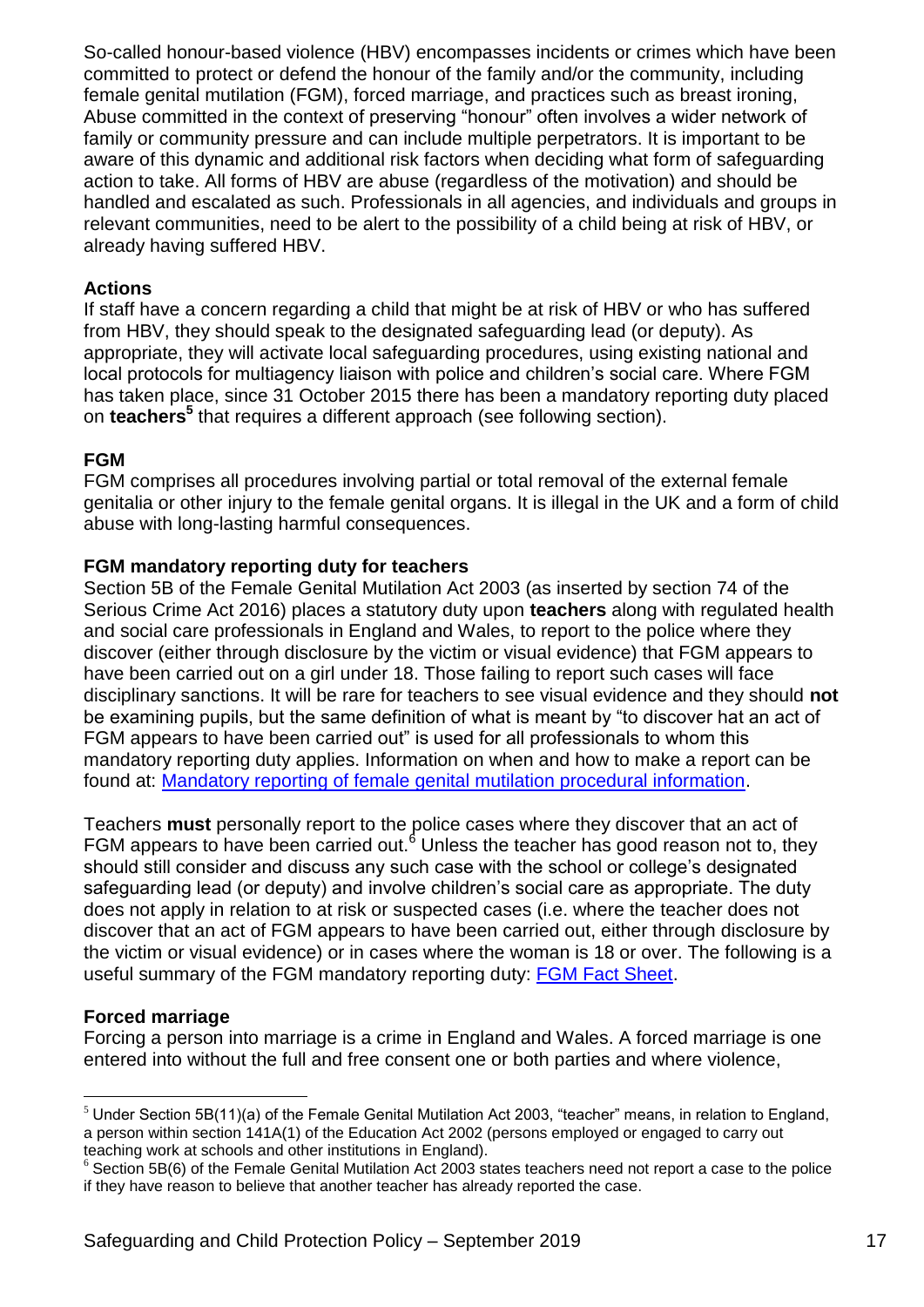threats or any other form of coercion is used to cause a person to enter into a marriage. Threats can be physical or emotional and psychological. A lack of full and free consent can be where a person does not consent or where they cannot consent (if they have learning disabilities, for example.) Nevertheless, some communities use religion and culture as a way to coerce a person into marriage, Schools and colleges can play an important role in safeguarding children from forces marriage.

The Forced Marriage Unit has published [statutory guidance](https://assets.publishing.service.gov.uk/government/uploads/system/uploads/attachment_data/file/322310/HMG_Statutory_Guidance_publication_180614_Final.pdf) and [Multi-agency guidelines,](https://assets.publishing.service.gov.uk/government/uploads/system/uploads/attachment_data/file/322307/HMG_MULTI_AGENCY_PRACTICE_GUIDELINES_v1_180614_FINAL.pdf) with pages 35-36 of which focus on the role of schools and colleges. School and college staff can contact the Forced Marriage Unit if they need advice or information: Contact: 020 7008 0151 or email [fmu@fco.gov.uk.](mailto:fmu@fco.gov.uk)

## **Preventing radicalisation**

Children are vulnerable to extremist ideology and radicalisation. Similar to protecting children from other forms of harm and abuse, protecting children from this risk should be a part of a school's or college's safeguarding approach.

[Extremism](https://assets.publishing.service.gov.uk/government/uploads/system/uploads/attachment_data/file/470088/51859_Cm9148_Accessible.pdf)<sup>7</sup> is the vocal or active opposition to our fundamental values, including the rule of law, individual liberty and the mutual respect and tolerance of different faiths and beliefs. This also includes calling for the death of members of the armed forces.

[Radicalisation](https://assets.publishing.service.gov.uk/government/uploads/system/uploads/attachment_data/file/445977/3799_Revised_Prevent_Duty_Guidance__England_Wales_V2-Interactive.pdf)<sup>8</sup> refers to the process by which a person comes to support terrorism and extremist ideologies associated with terrorist groups.

There is no single way of identifying whether a child is likely to be susceptible to an extremist ideology. Background factors combined with specific influences such as family and friends may contribute to a child's vulnerability. Similarly, radicalisation can occur through many different methods (such as social media) and settings (such as the internet).

However, it is possible to protect vulnerable people from ideology and intervene to prevent those at risk of radicalisation being radicalised. As with other safeguarding risks, staff should be alert to changes in children's behaviour which could indicate that they may be in need of help or protection. Staff should use their judgement in identifying children who may be at risk of radicalisation and act proportionately which may include the designated safeguarding lead (or deputy) making a referral to the Channel programme.

#### **The Prevent duty**

All schools and colleges are subject to a duty under section 26 of the Counter-Terrorism and Security Act 2015 (the CTSA 2015), in the exercise of their functions, to have "due regard $9$  to the need to prevent people from being drawn into terrorism".<sup>10</sup> This duty is known as the Prevent duty.

The Prevent duty should be seen as part of schools' and colleges' wider safeguarding obligations. Designated safeguarding leads and other senior leaders should familiarise themselves with the [Revised Prevent duty guidance: for England and Wales,](https://www.gov.uk/government/publications/prevent-duty-guidance) especially paragraphs 57-76 which are specifically concerns with schools (and also covers childcare).

<sup>1</sup>  $7$  As defined in the Government's Counter Extremism Strategy

<sup>&</sup>lt;sup>8</sup> As defined in the Revised Prevent Duty Guidance for England and Wales

<sup>&</sup>lt;sup>9</sup> According to the Prevent duty guidance 'having due regard' means that the authorities should place an appropriate amount of weight on the need to prevent people being drawn into terrorism when they consider all the other factors relevant to how they carry out their usual functions.

<sup>&</sup>lt;sup>10</sup> "Terrorism" for these purposes has the same meaning as for the Terrorism Act 2000 (section 1(1) to (4) of that Act).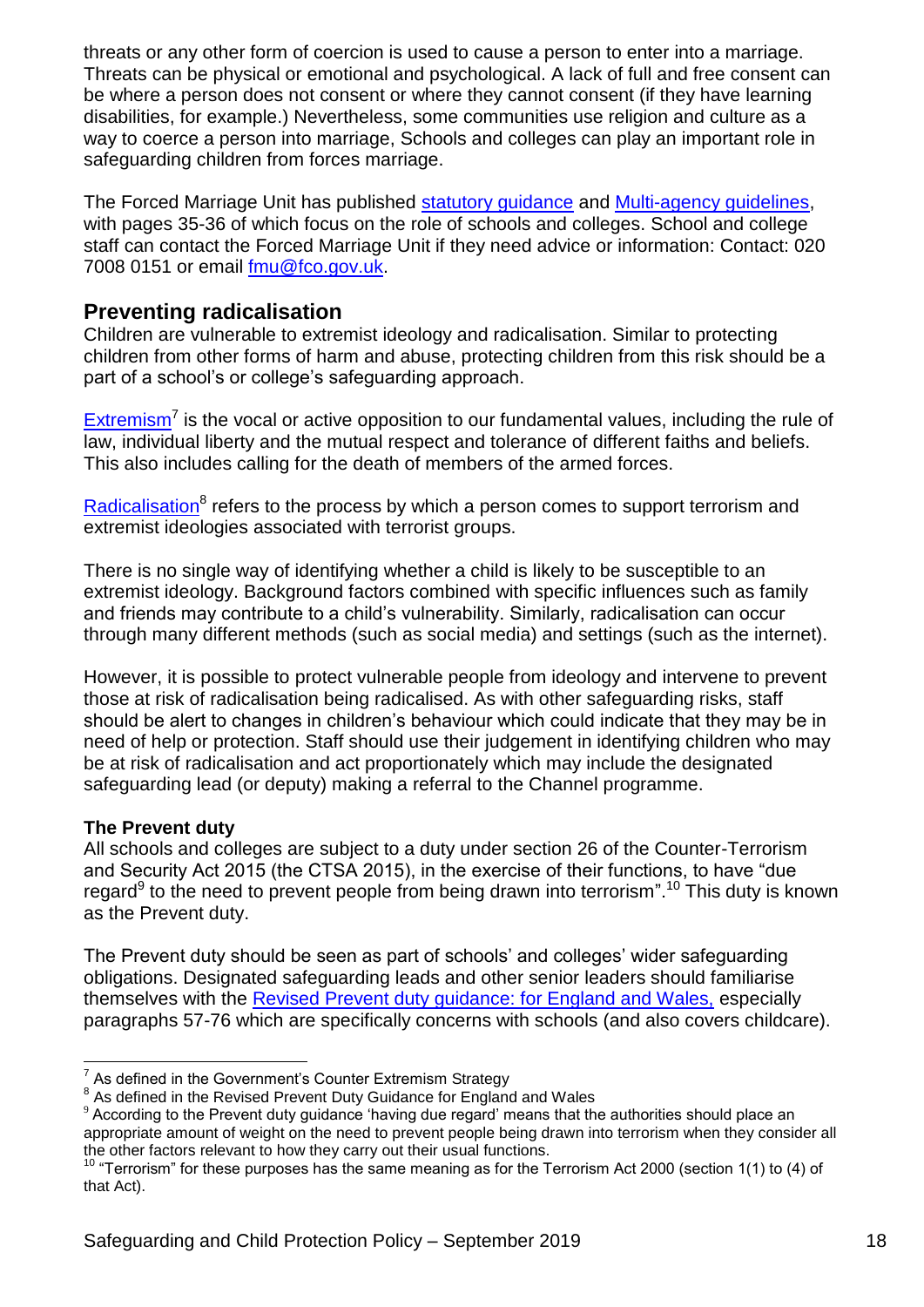The guidance is set out in terms of four general themes: Risk assessment, working in partnership, staff training, and IT policies.

#### **Additional support**

The department has published advice for schools on the [Prevent duty.](https://www.gov.uk/government/publications/protecting-children-from-radicalisation-the-prevent-duty) The advice is intended to complement the Prevent guidance and signposts other sources of advice and support.

There is additional guidance: [Prevent duty guidance: for further education institutions in](https://www.gov.uk/government/publications/prevent-duty-guidance)  [England and Wales](https://www.gov.uk/government/publications/prevent-duty-guidance) that applies to colleges.

[Educate Against Hate,](https://educateagainsthate.com/) a website launched by Her Majesty's Government has been developed to support and equip school and college leaders, teachers, and parents with information, tools and resources (including on the promotion of fundamental British values) to help recognise and address extremism and radicalisation in young people. The platform provides information on and access to training resources for teachers, staff and school and college leaders, some of which are free such as Prevent e-learning, via the Prevent Training catalogue.

#### **Channel**

Channel is a programme which focuses on providing support at an early stage to people who are identified as being vulnerable to being drawn into terrorism. It provides a mechanism for schools to make referrals if they are concerned that an individual might be vulnerable to radicalisation. An individual's engagement with the programme is entirely voluntary at all stages. Guidance on Channel is available at: [Channel Guidance,](https://www.gov.uk/government/publications/channel-guidance) and a Channel awareness e-learning programme is available for staff at: [Channel General](http://course.ncalt.com/Channel_General_Awareness/01/index.html)  [Awareness.](http://course.ncalt.com/Channel_General_Awareness/01/index.html)

The school or college's Designated Safeguarding Lead (and any deputies) should be aware of local procedures for making a Channel referral. As a Channel partner, the school or college may be asked to attend a Channel panel to discuss the individual referred to determine whether they are vulnerable to being drawn into terrorism and consider the appropriate support required.

#### **Peer on peer abuse**

Children can abuse other children. This is generally referred to as peer on peer abuse and can take make many forms. This can include (but is not limited to) bullying (including cyberbullying); sexual violence and sexual harassment; physical abuse such as hitting, kicking, shaking, biting, hair pulling, or otherwise causing physical harm; sexting and initiating/hazing type violence and rituals.

## **Sexual violence and sexual harassment between children in schools and colleges**

#### **Context**

Sexual violence and sexual harassment can occur between two children of **any** age and sex. It can also occur through a group of children sexually assaulting or sexually harassing a single child or group of children.

Children who are victims of sexual violence and sexual harassment will likely find the experience stressful and distressing. This will, in all likelihood, adversely affect their educational attainment. Sexual violence and sexual harassment exist on a continuum and may overlap, they can occur online and offline (both physical and verbal) and are never acceptable. It is important that **all** victims are taken seriously and offered appropriate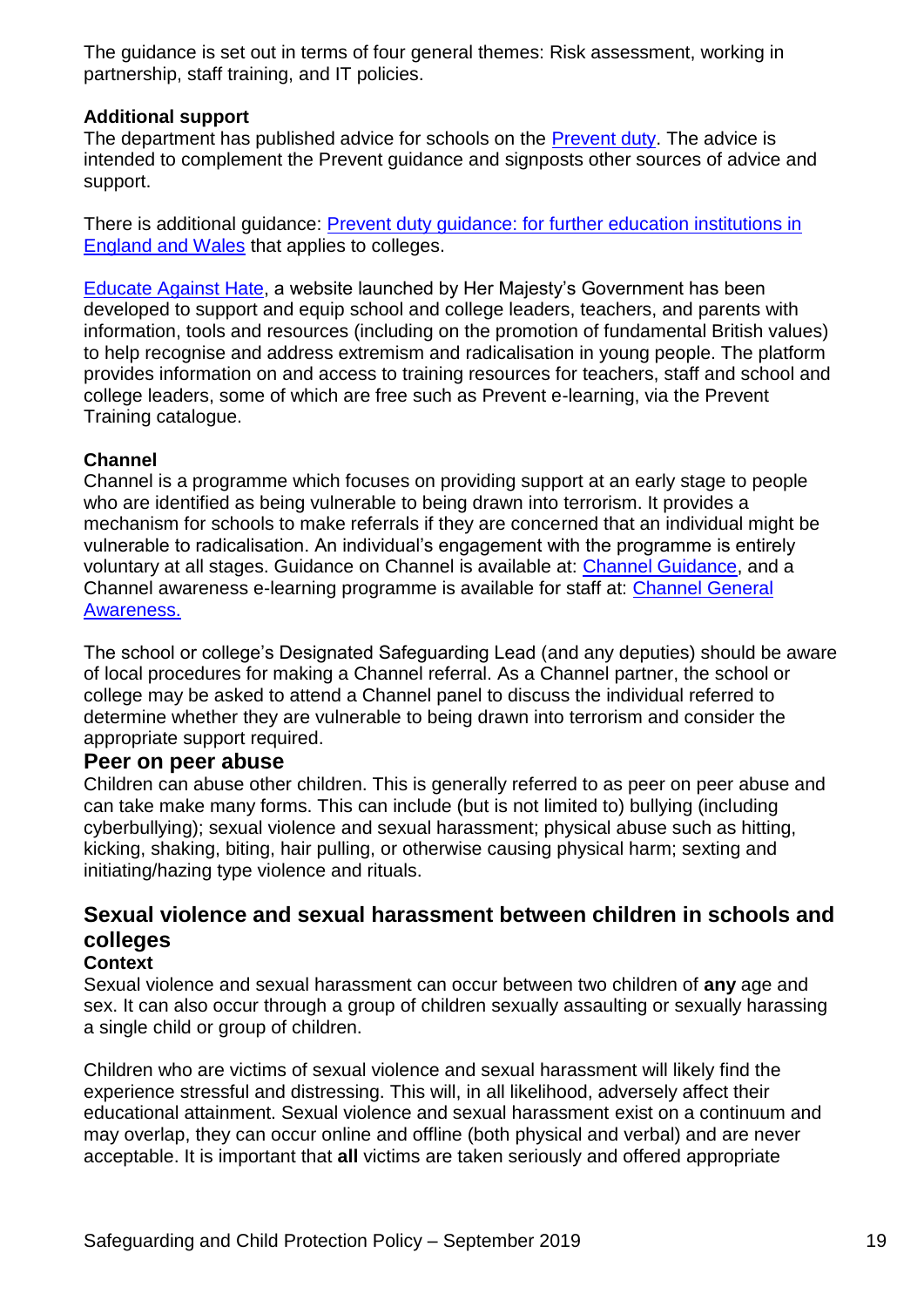support. Staff should be aware that some groups are potentially more at risk. Evidence shows girls, children with SEND and LGBT children are at greater risk.

Staff should be aware of the importance of:

- making clear that sexual violence and sexual harassment is not acceptable, will never be tolerated and is not an inevitable part of growing up;
- not tolerating or dismissing sexual violence or sexual harassment as "banter", "part of growing up", "just having a laugh" or "boys being boys"; and
- challenging behaviours (potentially criminal in nature), such as grabbing bottoms, breasts and genitalia, flicking bras and lifting up skirts. Dismissing or tolerating such behaviours risk normalising them.

## **What is sexual violence and sexual harassment?**

#### **Sexual violence**

It is important that school and college staff are aware of sexual violence and the fact children can, and sometimes do, abuse their peers in this way. When referring to sexual violence we are referring to sexual offences un the Sexual Offences Act  $2003<sup>11</sup>$  as described below:

**Rape**: A person (A) commits an offence of rape if: he intentionally penetrates the vagina, anus or mouth of another person (B) with his penis, B does not consent to the penetration and A does not reasonably believe that B consents.

**Assault by Penetration**: A person (A) commits an offence if: s/he intentionally penetrates the vagina or anus of another person (B) with a part of her/his body or anything else, the penetration is sexual, B does not consent to the penetration and A does not reasonably believe that B consents.

**Sexual Assault:** A person (A) commits an offence of sexual assault if: s/he intentionally touches another person (B), the touching is sexual, B does not consent to the touching and A does not reasonably believe that B consents.

**What is consent?<sup>12</sup>** Consent is about having the freedom and capacity to choose. Consent to sexual activity may be given to one sort of sexual activity but not another, e.g. to vaginal but not anal sex or penetration with conditions, such as wearing a condom. Consent can be withdrawn at any time during sexual activity and each time activity occurs. Someone consents to vaginal, anal or oral penetration only if s/he agrees by choice to that penetration and has the freedom and capacity to make that choice.<sup>13</sup>

#### **Sexual harassment**

When referring to sexual harassment we mean 'unwanted conduct of a sexual nature' that can occur online and offline. When we reference sexual harassment, we do so in the context of child on child sexual harassment. Sexual harassment is likely to: violate a child's dignity, and/or make them feel intimidated, degraded or humiliated and/or create a hostile, offensive or sexualised environment.

Whilst not intended to be an exhaustive list, sexual harassment can include:

<u>.</u>

<sup>&</sup>lt;sup>11</sup> [Legislation.gov.uk](https://www.legislation.gov.uk/ukpga/2003/42/contents)

 $12$  It is important school and college staff (and especially designated safeguarding leads and their deputies) understand consent. This will be especially important if a child is reporting they have been raped, More information [here](https://www.disrespectnobody.co.uk/consent/what-is-consent/)

<sup>&</sup>lt;sup>13</sup> [PSHE Teaching about consent](https://www.pshe-association.org.uk/curriculum-and-resources/resources/guidance-teaching-about-consent-pshe-education-key) from the PSHE association provides advice and lesson plans to teach consent at Key Stage 3 and 4.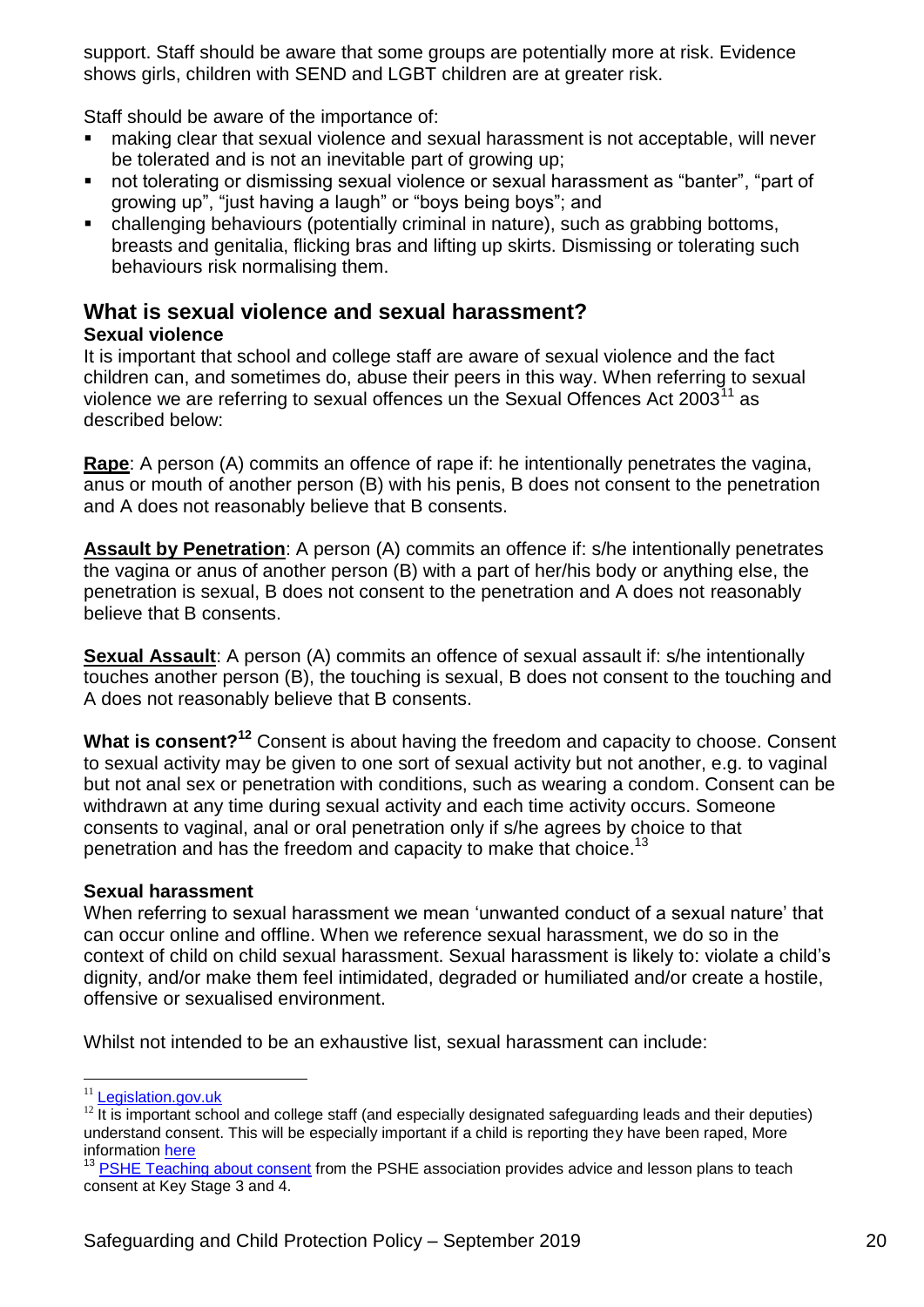- sexual comments, such as: telling sexual stories, making lewd comments, making sexual remarks about clothes and appearance and calling someone sexualised names;
- sexual "jokes" or taunting;
- physical behaviour, such as: deliberately brushing against someone, interfering with someone's clothes (schools and colleges should be considering when any of this crosses a line into sexual violence – it is important to talk to and consider the experience of the victim) and displaying pictures, photos or drawings of a sexual nature; and
- online sexual harassment. This may be standalone, or part of a wider pattern of sexual harassment and/or sexual violence.<sup>14</sup> It may include:
	- non-consensual sharing of sexual images and videos;
	- sexualised online bullying;
	- unwanted sexual comments and messages, including, on social media; and
	- sexual exploitation; coercion and threats; and
	- **upskirting**

1

#### **The response to a report of sexual violence or sexual harassment**

The initial response to a report from a child is important. It is essential that all victims are reassured that they are being taken seriously and that they will be supported and kept safe. A victim should never be given the impression that they are creating a problem by reporting sexual violence or sexual harassment. Nor should a victim ever be made to feel ashamed for making a report.

If staff have a concern about a child or a child makes a report to them, they should follow the referral process as set out from paragraph 23 in Part 1 of KCSiE. As is always the case, if staff are in any doubt as to what to do they should speak to the designated safeguarding lead (or a deputy).

<sup>&</sup>lt;sup>14</sup> Project deS**HAME** from Childnet provides useful research, advice and resources regarding online sexual harassment.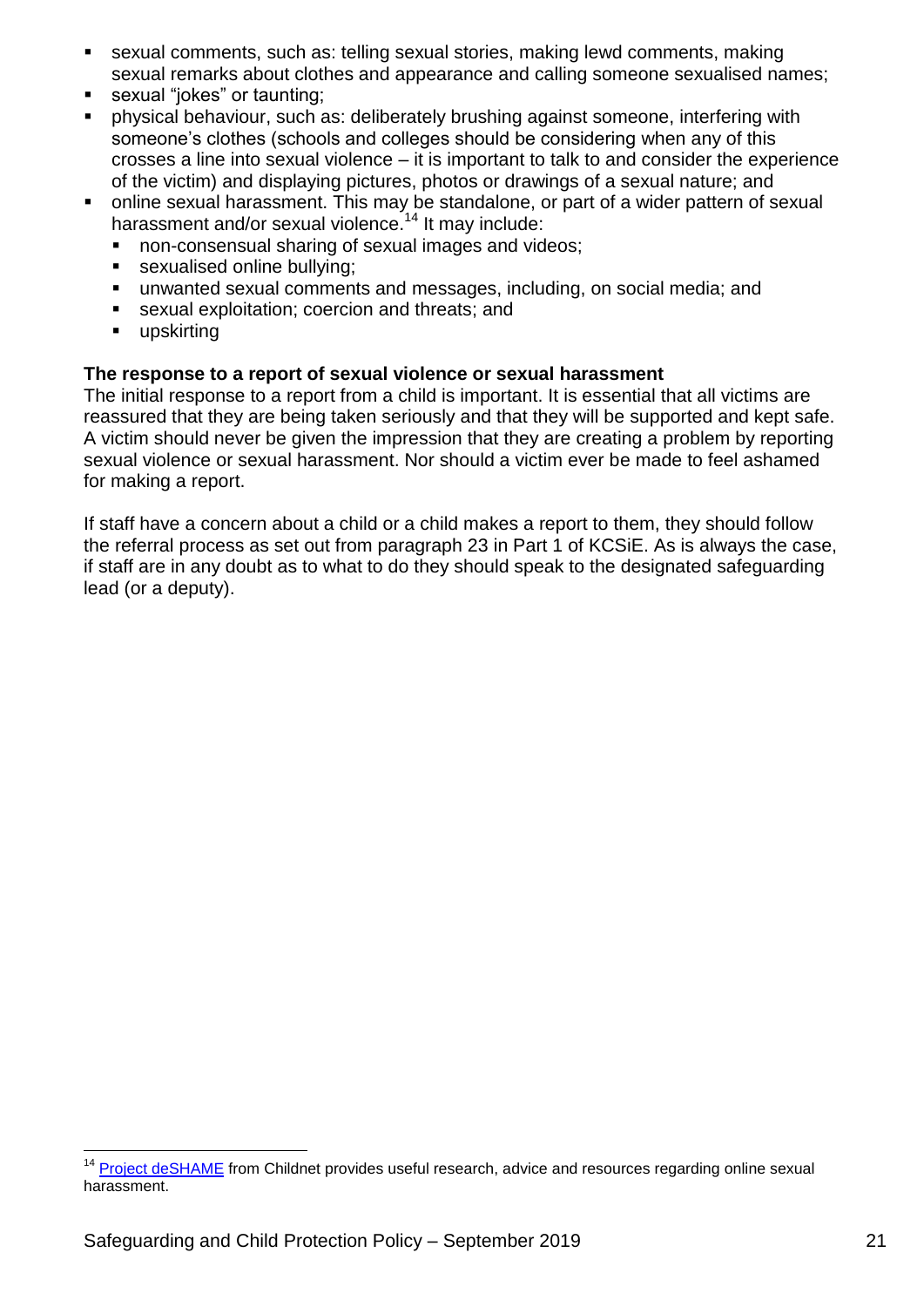## **Additional advice and support**

| Abuse or                  | <b>Link to Guidance/Advice</b>                             | <b>Source</b>                         |
|---------------------------|------------------------------------------------------------|---------------------------------------|
|                           |                                                            |                                       |
| <b>Safeguarding</b>       |                                                            |                                       |
| issue                     |                                                            |                                       |
| Abuse                     | What to do if you're worried a child is being abused       | DfE advice                            |
|                           | Domestic abuse: Various Information/Guidance               | Home Office                           |
|                           | Faith based abuse: National Action Plan                    | DfE advice                            |
|                           | Relationship abuse: disrespect nobody                      | Home Office website                   |
| <b>Bullying</b>           | <b>Preventing bullying including cyberbullying</b>         | DfE advice                            |
| Children and the          | Advice for 5-11 year old witnesses in criminal courts      | MoJ advice                            |
| courts                    | Advice for 12-17 year old witnesses in criminal courts     | MoJ advice                            |
| Children missing          | Children missing education                                 | DfE statutory guidance                |
| from education,           | Children missing from home or care                         | DfE statutory guidance                |
| home or care              | Children and adults missing strategy                       | Home Office strategy                  |
| Children with             | National Information Centre on Children of Offenders       | Barnardo's in partnership             |
| family members            |                                                            | with Her Majesty's Prison             |
| in prison                 |                                                            | and Probation Service                 |
|                           |                                                            | (HMPPS) advice                        |
| <b>Child Exploitation</b> | County Lines: criminal exploitation of children and        | Home Office guidance                  |
|                           | vulnerable adults                                          |                                       |
|                           | Child sexual exploitation: guide for practitioners         | <b>DfE</b>                            |
|                           | <b>Trafficking: safeguarding children</b>                  | DfE and HO guidance                   |
| Drugs                     | Drugs: advice for schools                                  | DfE and ACPO advice                   |
|                           | Drugs strategy 2017                                        | Home Office strategy                  |
|                           | Information and advice on drugs                            | Talk to Frank website                 |
|                           | ADEPIS platform sharing information and resources for      | Website developed by                  |
|                           | schools: covering drug (& alcohol) prevention              | Mentor UK                             |
| "Honour Based             | Female genital mutilation: information and resources       | Home Office                           |
| Violence"                 | Female genital mutilation: multi agency statutory guidance | DfE, DH, and HO statutory             |
|                           |                                                            | guidance                              |
| (so called)               | Forced marriage: statutory guidance and government         | Foreign Commonwealth                  |
|                           | advice                                                     | Office and Home Office                |
| Health and Well-          | Fabricated or induced illness: safeguarding children       | DfE, Department for                   |
| being                     |                                                            | Health and Home Office                |
|                           | Rise Above: Free PSHE resources on health, wellbeing and   | <b>Public Health England</b>          |
|                           | resilience                                                 | resources                             |
|                           | Medical conditions: supporting pupils at school            | DfE statutory guidance                |
|                           | Mental health and behaviour                                | DfE advice                            |
| Homelessness              | Homelessness: How local authorities should exercise their  | <b>HCLG</b>                           |
|                           | functions                                                  |                                       |
| Online                    | Sexting: responding to incidents and safeguarding children | UK Council for Child                  |
|                           |                                                            | <b>Internet Safety</b>                |
| Private fostering         | Private fostering: local authorities                       | $\overline{DfE}$ – statutory guidance |
| Radicalisation            | Prevent duty guidance                                      | Home Office guidance                  |
|                           | <b>Prevent duty advice for schools</b>                     | DfE advice                            |
|                           | <b>Educate Against Hate Website</b>                        | DfE and Home Office                   |
| Violence                  | Gangs and youth violence: for schools and colleges         | Home Office advice                    |
|                           | Ending violence against women and girls 2016-2020          | Home Office strategy                  |
|                           | strategy                                                   |                                       |
|                           | Violence against women and girls: national statement of    | Home Office guidance                  |
|                           | expectations for victims                                   |                                       |
|                           | Sexual violence and sexual harassment between children in  | DfE advice                            |
|                           | schools and colleges                                       |                                       |
|                           | <b>Serious violence strategy</b>                           | Home Office Strategy                  |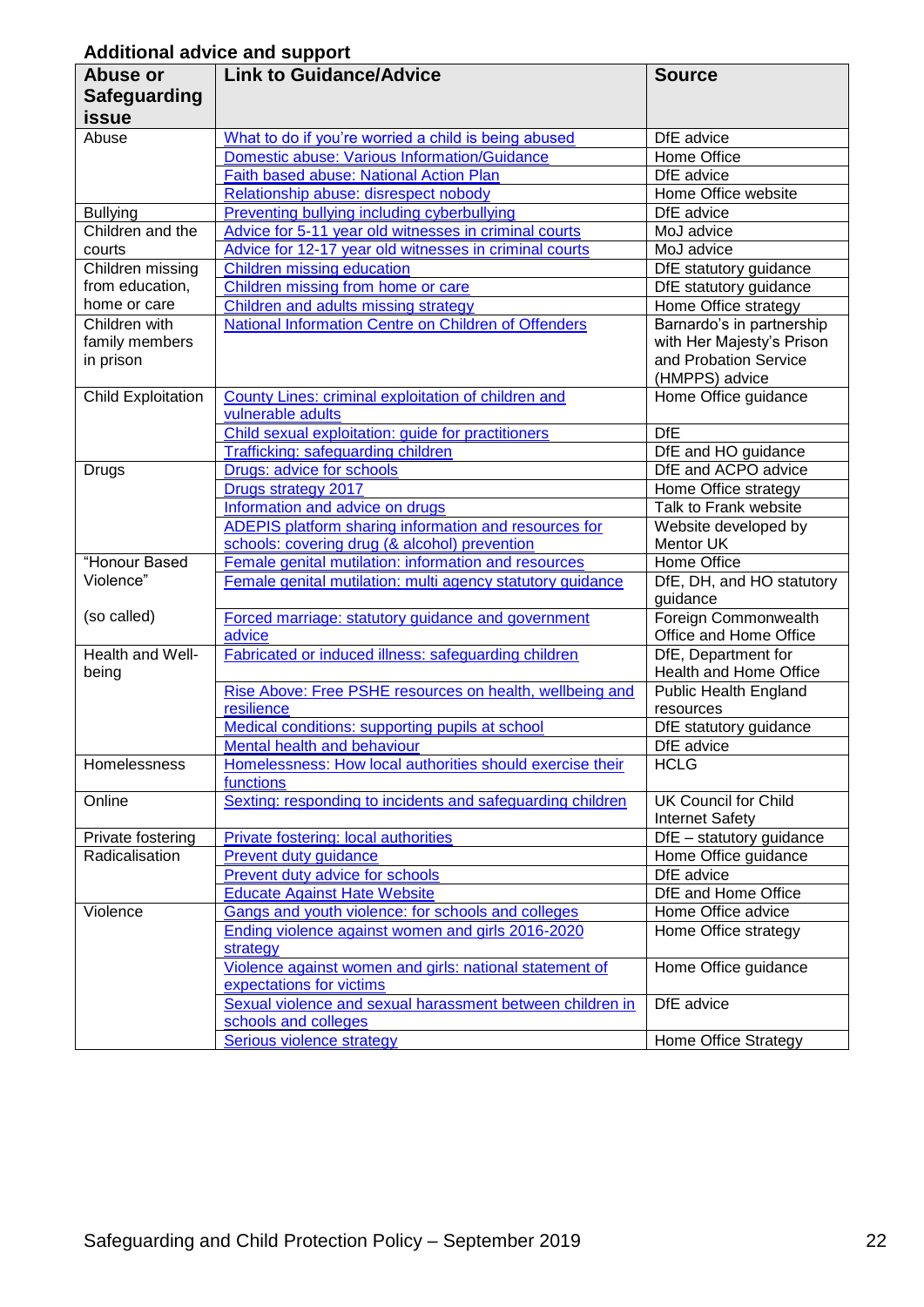#### Appendix B

# **Melton Primary School recording form for safeguarding concerns**

Part 1 (for use by any staff – must be handwritten and legible)

| Pupil's name:                                                                                                                                                                                               | Date of birth:                                                      | Class/Form: |  |
|-------------------------------------------------------------------------------------------------------------------------------------------------------------------------------------------------------------|---------------------------------------------------------------------|-------------|--|
| Date & time of incident:                                                                                                                                                                                    | Date & time of completing this foirm:                               |             |  |
|                                                                                                                                                                                                             |                                                                     |             |  |
|                                                                                                                                                                                                             |                                                                     |             |  |
| <b>Nature of concern</b><br>The quality of your information will inform the level of intervention initiated. Attach additional sheets if<br>necessary. If there is an injury, you must complete a body map. |                                                                     |             |  |
|                                                                                                                                                                                                             |                                                                     |             |  |
|                                                                                                                                                                                                             |                                                                     |             |  |
|                                                                                                                                                                                                             |                                                                     |             |  |
|                                                                                                                                                                                                             |                                                                     |             |  |
|                                                                                                                                                                                                             |                                                                     |             |  |
|                                                                                                                                                                                                             |                                                                     |             |  |
|                                                                                                                                                                                                             |                                                                     |             |  |
| What is the pupil's perspective?<br>(only record here if the child gave an explanation voluntarily. Do not question them on their perspective).                                                             |                                                                     |             |  |
|                                                                                                                                                                                                             |                                                                     |             |  |
| Any other relevant information.<br>Previous concerns etc.                                                                                                                                                   |                                                                     |             |  |
| (distinguish between fact and<br>opinion)                                                                                                                                                                   |                                                                     |             |  |
| Note actions, including names<br>of anyone to whom your                                                                                                                                                     |                                                                     |             |  |
| information was passed and<br>when.                                                                                                                                                                         |                                                                     |             |  |
|                                                                                                                                                                                                             | Check to make sure your report is clear to someone else reading it. |             |  |

Check to make sure your report is clear to someone else reading it. **Please pass this form to your DSL or ADSL without delay**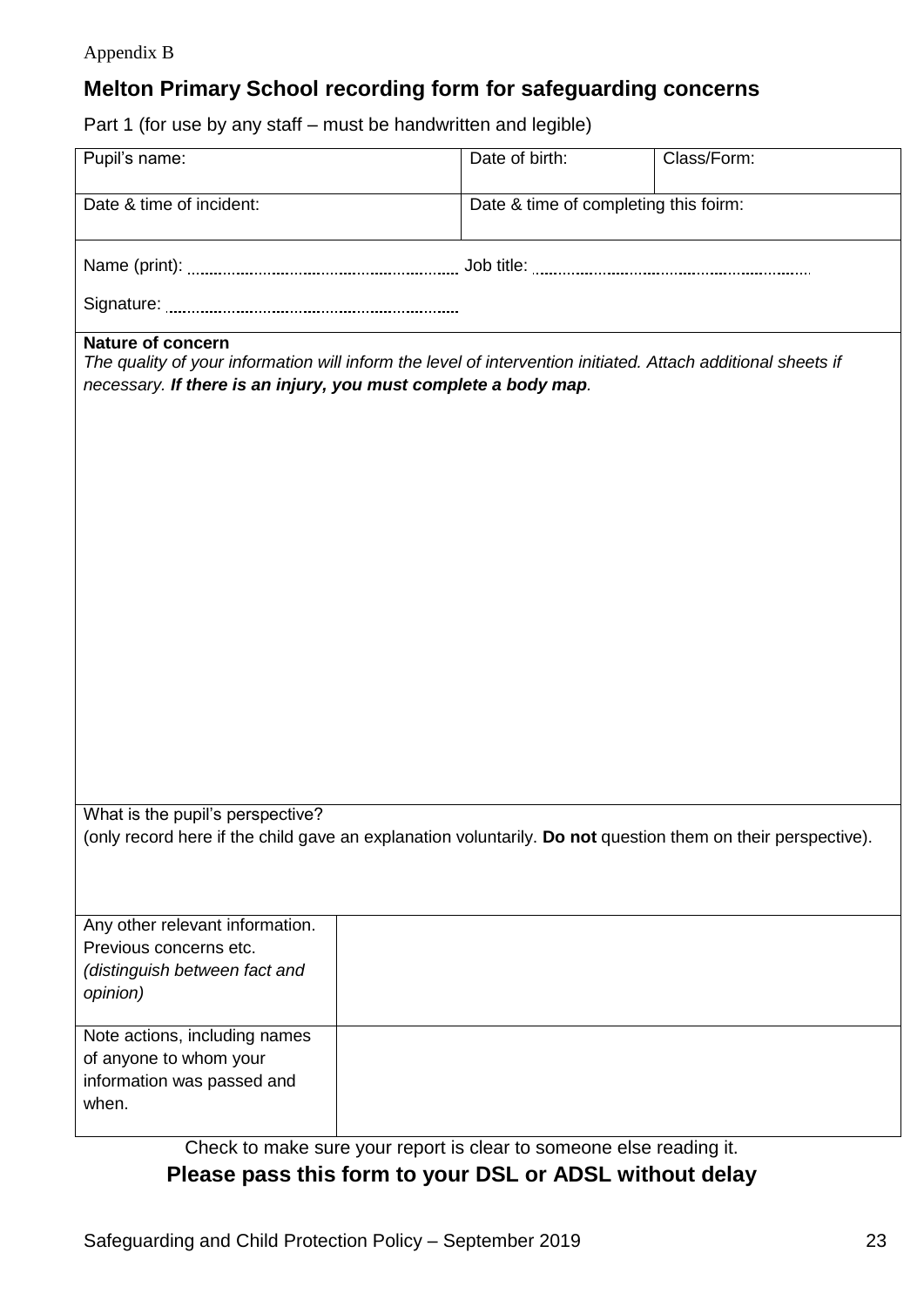# **Record of concern about a child/young person's safety and welfare**

Part 2 (for use by DSL or ADSL)

| Information received by DSL: |       |            |
|------------------------------|-------|------------|
| Date:                        | Time: | From whom: |

| Advice sought, if applicable |       |                          |
|------------------------------|-------|--------------------------|
| Date:                        | Time: | From: name/organisation: |
| Advice received:             |       |                          |

| Action taken with reasons recorded                                           |       |          |  |
|------------------------------------------------------------------------------|-------|----------|--|
| (e.g. MARF completed, monitoring advice given to appropriate staff, CAF etc) |       |          |  |
| Date:                                                                        | Time: | By whom: |  |
|                                                                              |       |          |  |
|                                                                              |       |          |  |
|                                                                              |       |          |  |
|                                                                              |       |          |  |

| <b>Outcome</b> |       |          |
|----------------|-------|----------|
| Date:          | Time: | By whom: |
|                |       |          |
|                |       |          |
|                |       |          |
|                |       |          |
|                |       |          |
|                |       |          |

| Parent/carer informed? |                |  |
|------------------------|----------------|--|
| <b>Yes</b>             | <b>No</b>      |  |
| Parent's name:         | Detail reason: |  |
| By whom:               |                |  |
| Date:                  |                |  |
| Time:                  |                |  |

Name of DSL:

Signature: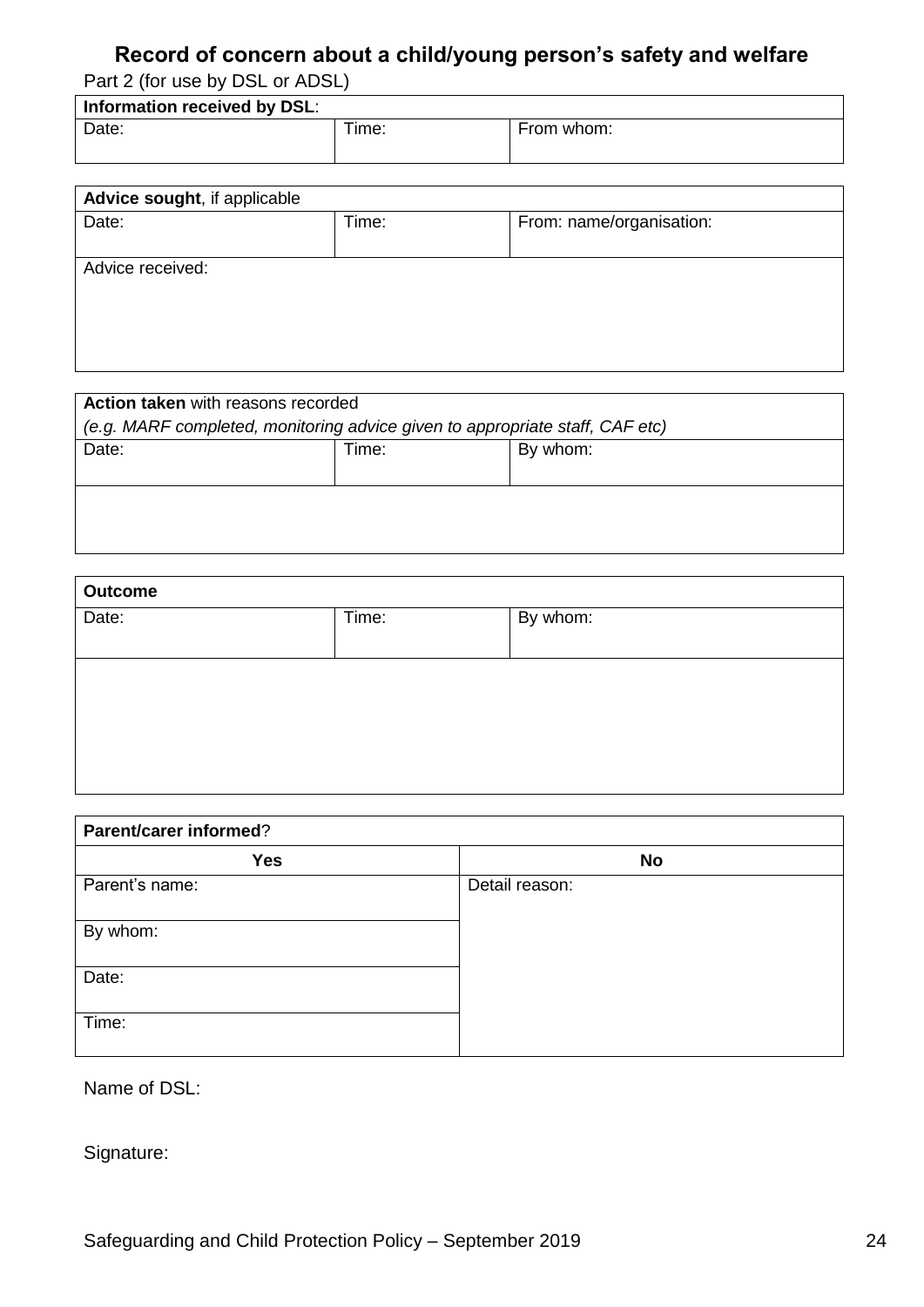# **17. Appendix C**

| <b>BODYMAP</b>                                       |  |
|------------------------------------------------------|--|
| (This must be completed at time of observation)      |  |
| Name of Pupil:<br>Date of Birth:                     |  |
| Name of Staff:                                       |  |
| Date and time of observation:                        |  |
| $\sim$<br>$\bar{z}$<br>$\mathcal{C}^{\mathcal{C}}$ : |  |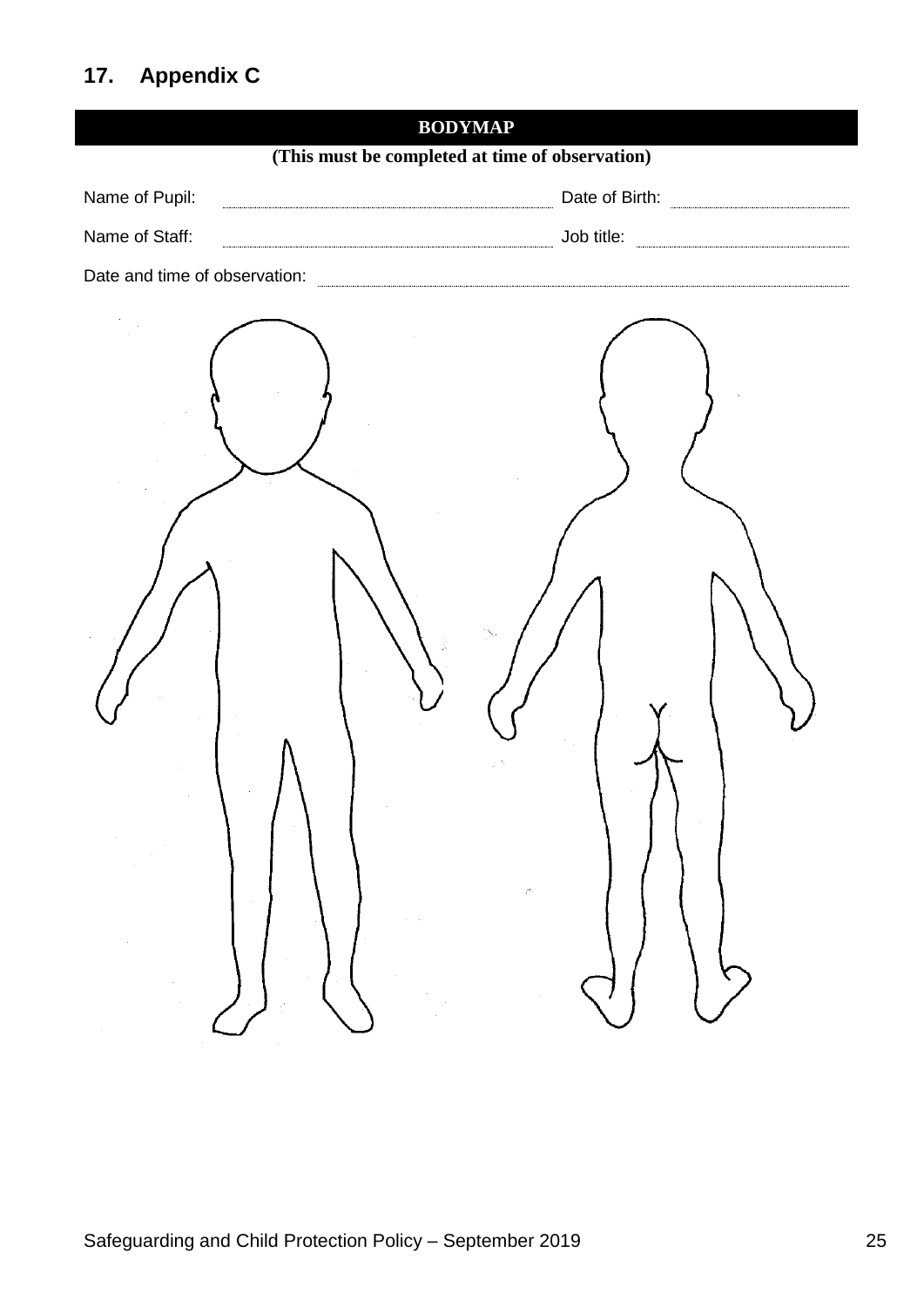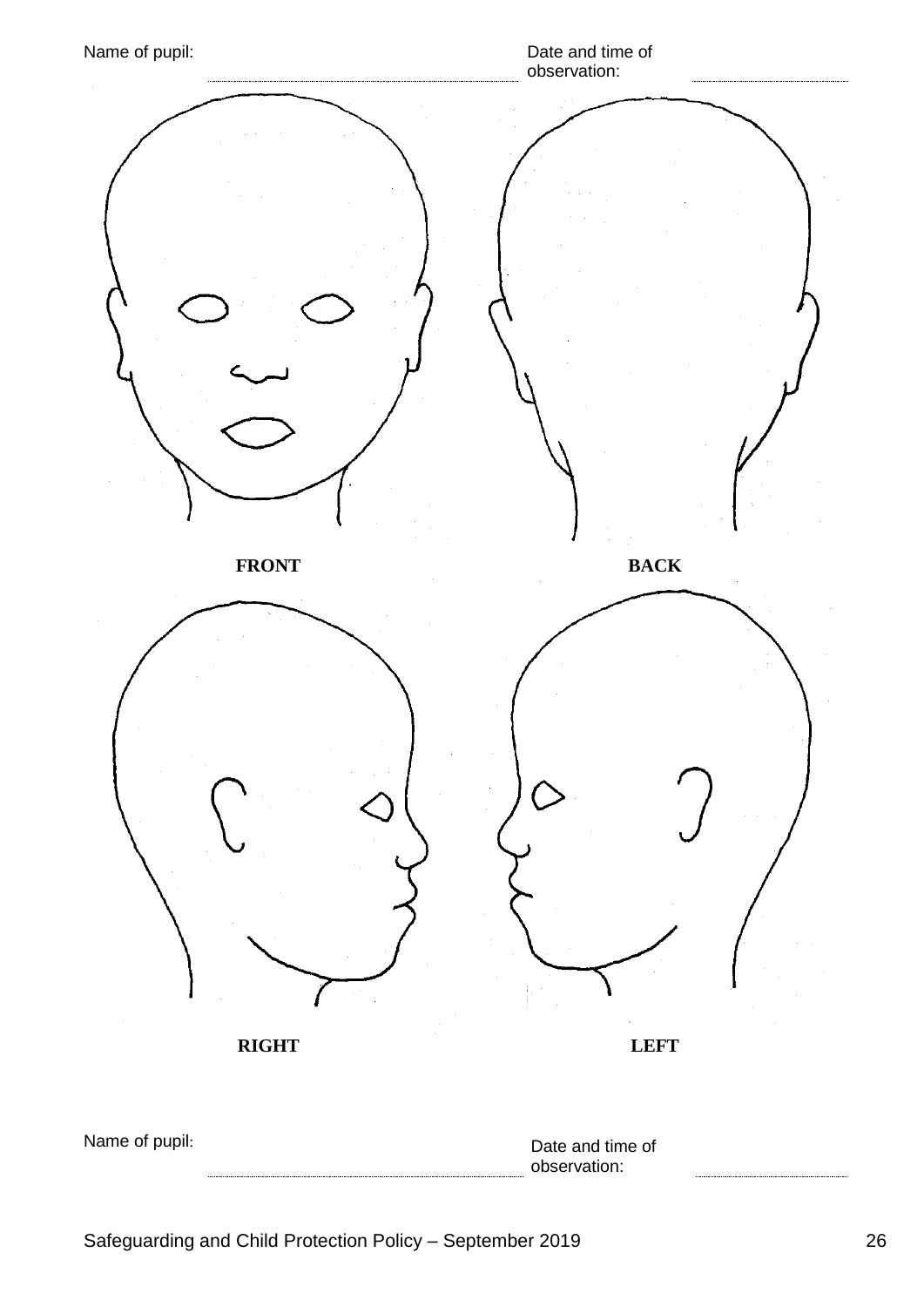